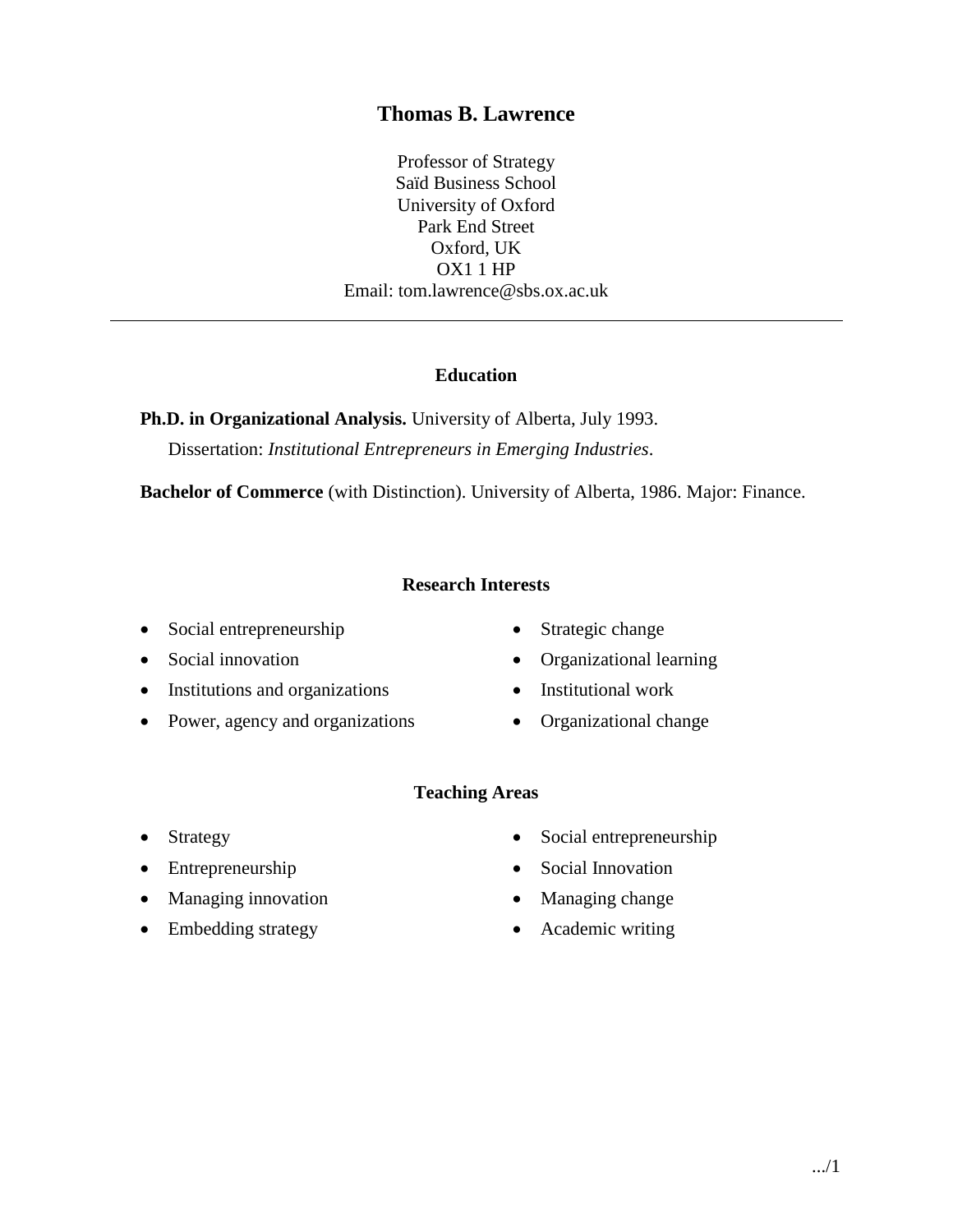## **Academic Awards and Honors**

2018 **Research Impact on Practice Award**. The Network for Business Sustainability and the Academy of Management, ONE division. (For Lawrence, T. B. (2017) High-stakes institutional translation: Establishing North America's first government-sanctioned supervised injection site. *Academy of Management Journal*, 60(5): 1771-1800.)

> **Keynote panel. 6**th Austrian Early Scholars Workshop in Management, May 23- 25, 2017, Johannes Kepler University, Linz. "Bringing society back in – Institutional perspectives on the digital transformation."

2017 **Keynote presentation.** 5th Austrian Early Scholars Workshop in Management, May 3 – 5, 2017, WU Campus, Vienna. "The future of institutional theory is about a lot more than institutions."

> **Nominated for "Most Acclaimed Lecturer Award".** University of Oxford, University of Oxford Students' Union.

- 2016 **ASQ Scholarly Contribution Award.** Awarded to the paper published five years previously in Administrative Science Quarterly that made the most substantial scholarly contribution to the field of organization studies. (For: Zietsma, C. & Lawrence, T. B. 2010. Institutional work and the transformation of an organizational field: The interplay of boundary work and practice work. *Administrative Science Quarterly*, 55: 189–221.)
- 2013 **Best Doctoral Student Paper**, Southern Management Association 2013 Meeting, Organization Theory and International Management Track. (For: R. Aissaoui, J. M. Amis & T. B. Lawrence. When resources facilitate change: An institutional empowerment perspective.)
- 2012 Founding member of the **Scientific Advisory Board, "International Summer School on Practice-based Studies**", Warwick Business School, University of Warwick
- 2011 **W. J. VanDusen Professor**, Beedie School of Business, Simon Fraser University.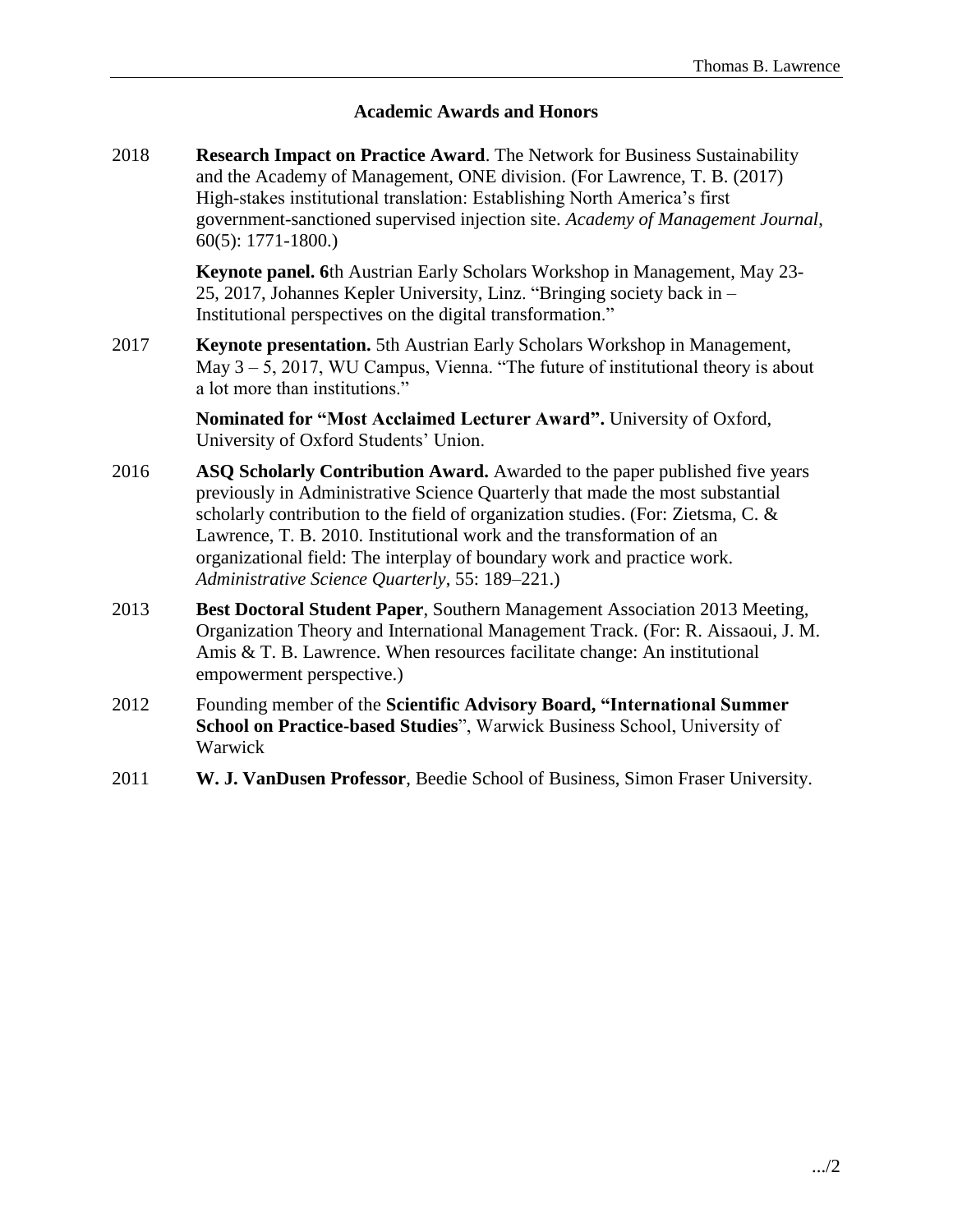2010 **2010 Greif Research Impact Award.** Awarded by the Greif Center for Entrepreneurial Studies at the University of Southern California to the entrepreneurship paper published in a top-tier management or entrepreneurship journal six years previously that received the highest number of citations in the five years following publication. (For: Maguire, S., Hardy, C., &. Lawrence, T. B. 2004. Institutional entrepreneurship in emerging fields: HIV/AIDS treatment advocacy in Canada. *Academy of Management Journal*, 47(5): 657-679.)

> **Featured Article for Invited Dialogue, Journal of Management Inquiry**. Based on the scholarly impact of a recent article and book, my co-authors and I were invited to write an essay (Lawrence, T. B., Suddaby, R. & Leca, B. In press. "Institutional work – Refocusing institutional studies of organization") to which 6 sets of authors were invited to respond.

**Showcase Symposium**, Annual Meeting of the Academy of Management. (For: Maitlis, S. & Lawrence, T. B. 2010. The wellspring of opportunity: Conversation as the source of positive organizational change.)

2009 **Gianni Montezemolo Visiting Professor in Strategy & Marketing**, Judge Business School, Cambridge University.

**Visiting Fellow**, Clare Hall, Cambridge University.

2008 **Named as "Rising Star",** by Sciencewatch.com, based on Thomson Scientific's Essential Science Indicators. (http://sciencewatch.com/dr/rs/08mar-rs/) .

> **Nominated for Best Paper Award**, Western Academy of Management Annual Conference.

> **Showcase Symposium**, Annual Meeting of the Academy of Management. (For: Vogus, T. J., Maitlis, S. & Lawrence, T. B. 2008. "The quest to resilience: Examining the role of emotions and relationship").

2007 **Top 1% in terms of total citations in the field of "Economics and Business".**  Thomson Scientific's *Essential Science Indicators* (from 1997-2007). (http://incites.com/newentrants/december2007.html)

> **Nominated for Best Paper Award**, Western Academy of Management Annual Conference. (For: Shadnam, S. & Lawrence, T. B. 2007. Institutions, organizations and moral failure.)

**Research Excellence Award**, Simon Fraser University, Faculty of Business Administration. Awarded to the outstanding senior scholar for research achievement over the past three years.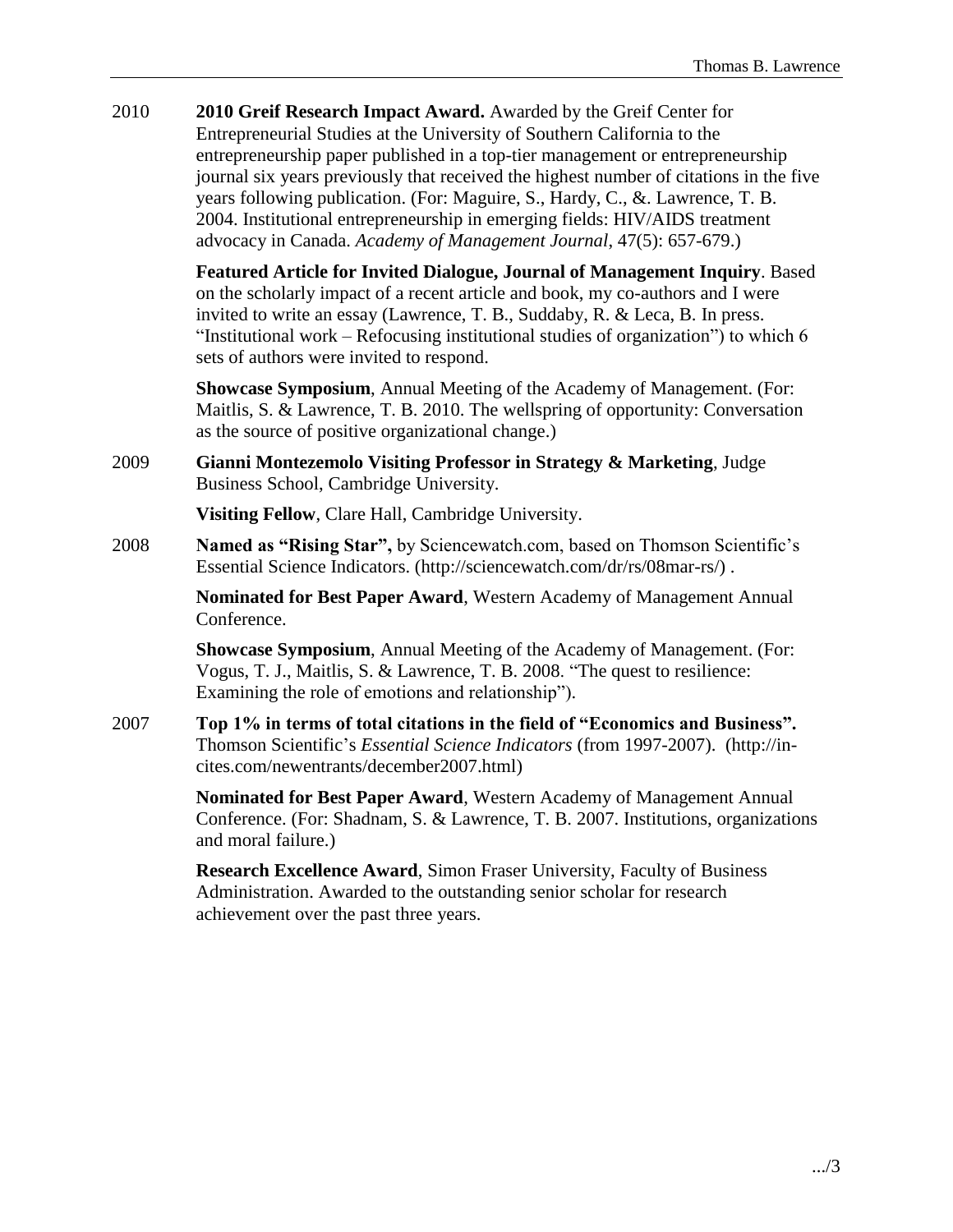2005 **The Richard Beckhard Memorial Prize,** awarded to the outstanding *Sloan Management Review* article on planned change and organizational development, 2003-2004. (For: Holan, P., Phillips, N. & Lawrence, T. B. 2004. Managing organizational forgetting. *MIT Sloan Management Review*, 42(5): 45-51.)

> **Research Excellence Award**, Simon Fraser University, Faculty of Business Administration. Awarded to the outstanding senior scholar for research achievement over the past three years.

**Clifford Chance Visiting Scholar**, Oxford University, Saïd Business School.

**J. W. McConnell Family Foundation Lecture in Business Strategy**, University of Lethbridge, Faculty of Management**.**

**Teaching Honour Roll**, Simon Fraser University, Faculty of Business Administration**.**

- 2004 **Teaching Honour Roll**, Simon Fraser University, Faculty of Business Administration.
- 2001 **Ascendant Scholar Award,** Western Academy of Management. The award recognizes exceptional academics no more than seven years out of their doctoral programs who have demonstrated outstanding achievements in research and teaching as well as strong career potential.
- 2000 **Excellence in Teaching Award**, University of Victoria, Faculty of Business, MBA Program.
- 1999 **Showcase Symposium**, Annual Meeting of the Academy of Management. (For: Hardy, C., Grant, D., Phillips, N., Lawrence, T. B. & Maguire, S. "Understanding the pluralistic world: The role of theory and research in organizational discourse").
- 1997 **Showcase Symposium**, Annual Meeting of the Academy of Management. (For: Cropper, S., Gray, B., Hardy, C., Lawrence, T. B. Palmer, I., & Phillips, N. "New perspectives on interorganizational collaboration: Integrating international experience").
- 1993 **Inaugural Recipient**, Chulalongkorn-University of Victoria, Professorial Exchange Program.
- 1992 **Graduate Student Teaching Award**, University of Alberta.

**Business Ph.D. Award,** Faculty of Business, University of Alberta.

1990 **Sage Publications Best Doctoral Paper**, Research Methods Division, Annual Meeting of the Academy of Management.

> **Doctoral Research Grant**, Center for International Business Studies, University of Alberta.

**Walter H. Johns Fellowship**, Faculty of Business, University of Alberta.

**Doctoral Fellowship**, Social Sciences and Humanities Research Council.

1987 **National Doctoral Fellowship**, Association of American Collegiate Schools of Business.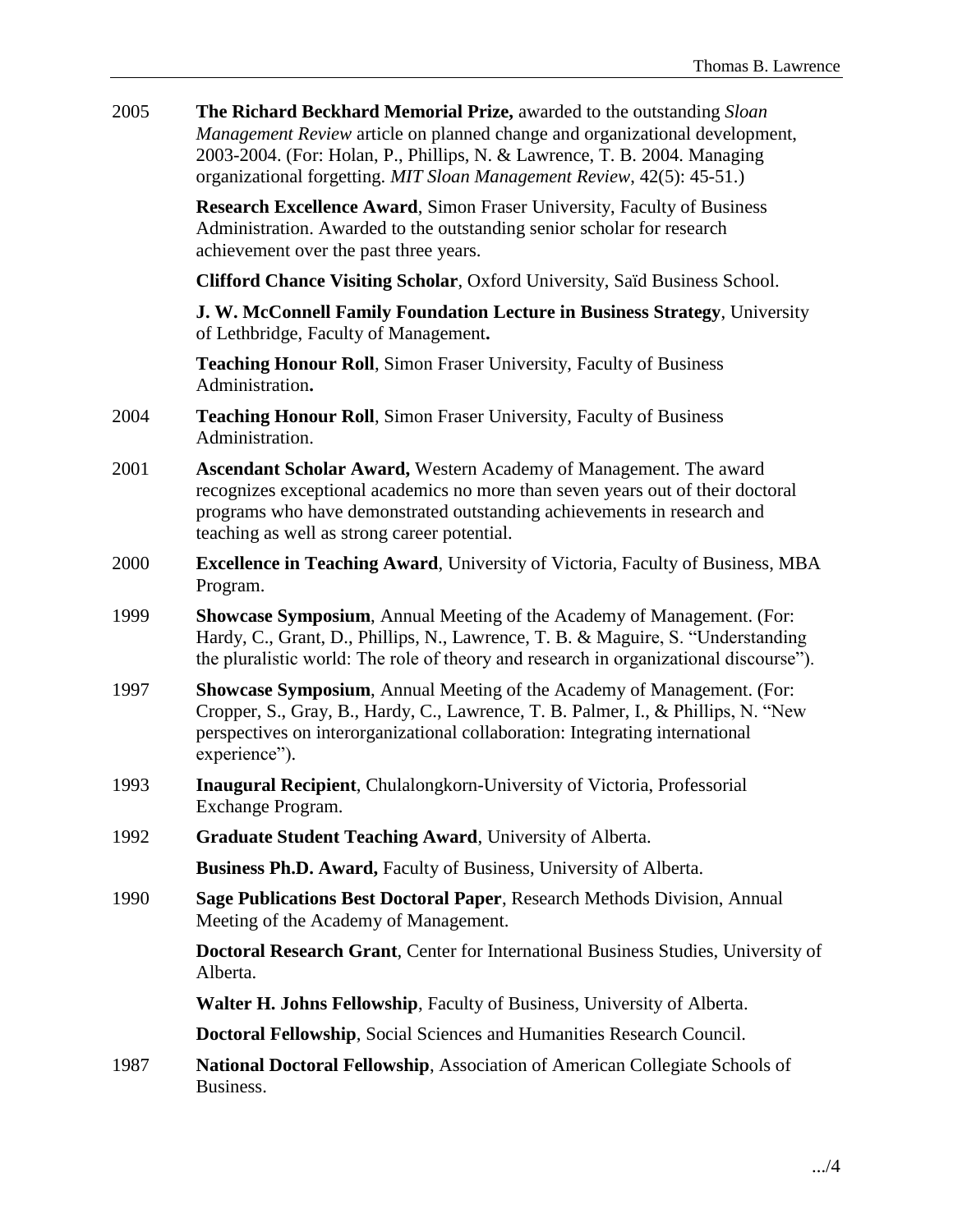# **Academic Positions Held**

| $2014 -$          | <b>Professor of Strategy</b><br>Saïd Business School, University of Oxford                                                                                                               |  |
|-------------------|------------------------------------------------------------------------------------------------------------------------------------------------------------------------------------------|--|
| $2011 - 2014$     | W. J. VanDusen Professor of Management,<br>Professor of Management and Organization Studies,<br>Beedie School of Business, Simon Fraser University                                       |  |
| 2009              | Visiting Professor, Judge Business School, University of Cambridge                                                                                                                       |  |
| $2006 - 2012$     | <b>Founding Director, CMA Centre for Innovation,</b><br>Beedie School of Business, Simon Fraser University                                                                               |  |
| $2002 - 2011$     | <b>Weyerhaeuser Professor of Change Management,</b><br><b>Associate Professor of Management and Organization Studies,</b><br>Faculty of Business Administration, Simon Fraser University |  |
| 1992 - 2002       | <b>Associate Professor</b> , Faculty of Business, University of Victoria (since 1998)<br><b>Assistant Professor</b> , Faculty of Business, University of Victoria (1992-1998)            |  |
| <b>Fall, 2000</b> | Visiting Associate Professor, University of British Columbia                                                                                                                             |  |
| 1999, 2000        | Visiting Associate Professor, Royal Roads University                                                                                                                                     |  |
| <b>Fall, 1993</b> | Visiting Professor, Chulalongkorn University, Bangkok, Thailand                                                                                                                          |  |
| 1991-1992         | Sessional Lecturer, Faculty of Business, University of Alberta.                                                                                                                          |  |
| 1990-1991         | Conoco Lecturer in Organisational Behaviour, Department of Management,<br>University of St. Andrews. St. Andrews, Scotland.                                                              |  |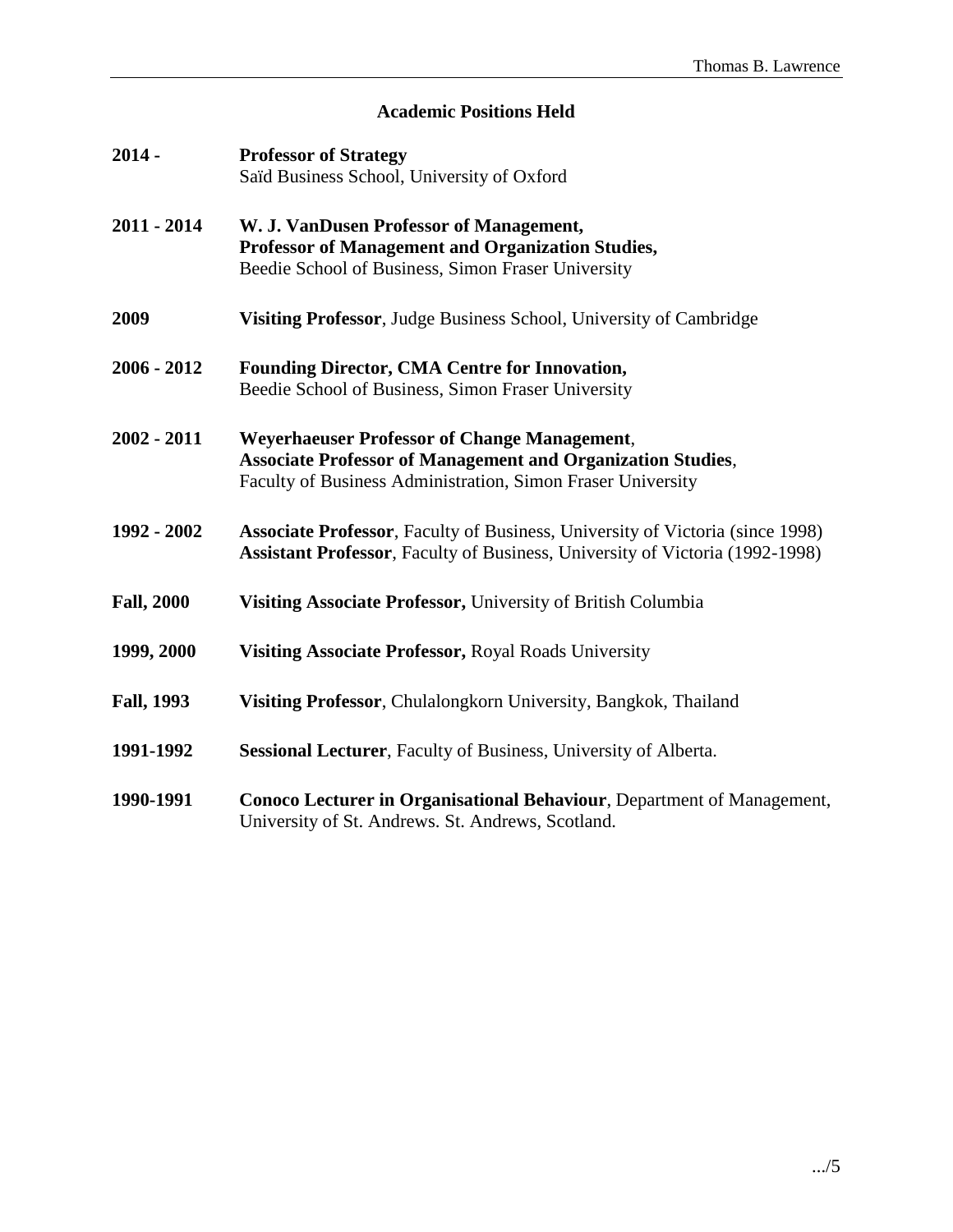#### **Teaching Responsibilities**

# **University of Oxford**

# *Graduate Student Supervision*

Cecilia Varendh Mansson, DPhil student

#### *Teaching Duties*

| 2016-2017                                                       | <b>Strategy, Required MBA Course</b>                            |  |  |
|-----------------------------------------------------------------|-----------------------------------------------------------------|--|--|
|                                                                 | Strategy in Action, Graduate Diploma in Strategy and Innovation |  |  |
|                                                                 | Strategy in Action, IBM Diploma in Strategy and Innovation      |  |  |
|                                                                 | Enterprise Strategy, RBS, Executive Education                   |  |  |
|                                                                 |                                                                 |  |  |
| 2015-2016                                                       | <b>Strategy, Required MBA Course</b>                            |  |  |
| Strategy in Action, Graduate Diploma in Strategy and Innovation |                                                                 |  |  |
|                                                                 | Strategy in Action, IBM Diploma in Strategy and Innovation      |  |  |
|                                                                 | Enterprise Strategy, RBS, Executive Education                   |  |  |
|                                                                 | Strategy, Royal Mail Group, Executive Education                 |  |  |

Executing Strategy, Meggitt, Executive Education

**2014-2015** Strategy, Required MBA Course.

#### **Simon Fraser University**

### *Graduate Students Supervision*

Prashant Shukla, PhD student, completed 2015. (Supervisor) Bryan Gallagher, PhD student, completed 2015. (Senior supervisor) Kirsten Pankratz, PhD student, completed 2013. (Supervisor) Brian Gordon, PhD student, completed 2012. (Supervisor) Vivian Chan, PhD student, Interdisciplinary studies, completed 2012. (Supervisor) Graham Dover, Ph.D student, completed 2011. (Senior supervisor) Masoud Shadnam, Ph.D student, completed 2011. (Senior supervisor) Sunshine Willms, SMBA project, completed 2004. (Senior supervisor) Kin Leung, SMBA project, completed 2003. (Senior supervisor)

# *Dissertation Examinations Chaired*

Yuan Liao, PhD in Business Lisa Papania, PhD in Business Victor Chen, PhD in Business Todd Green, PhD in Business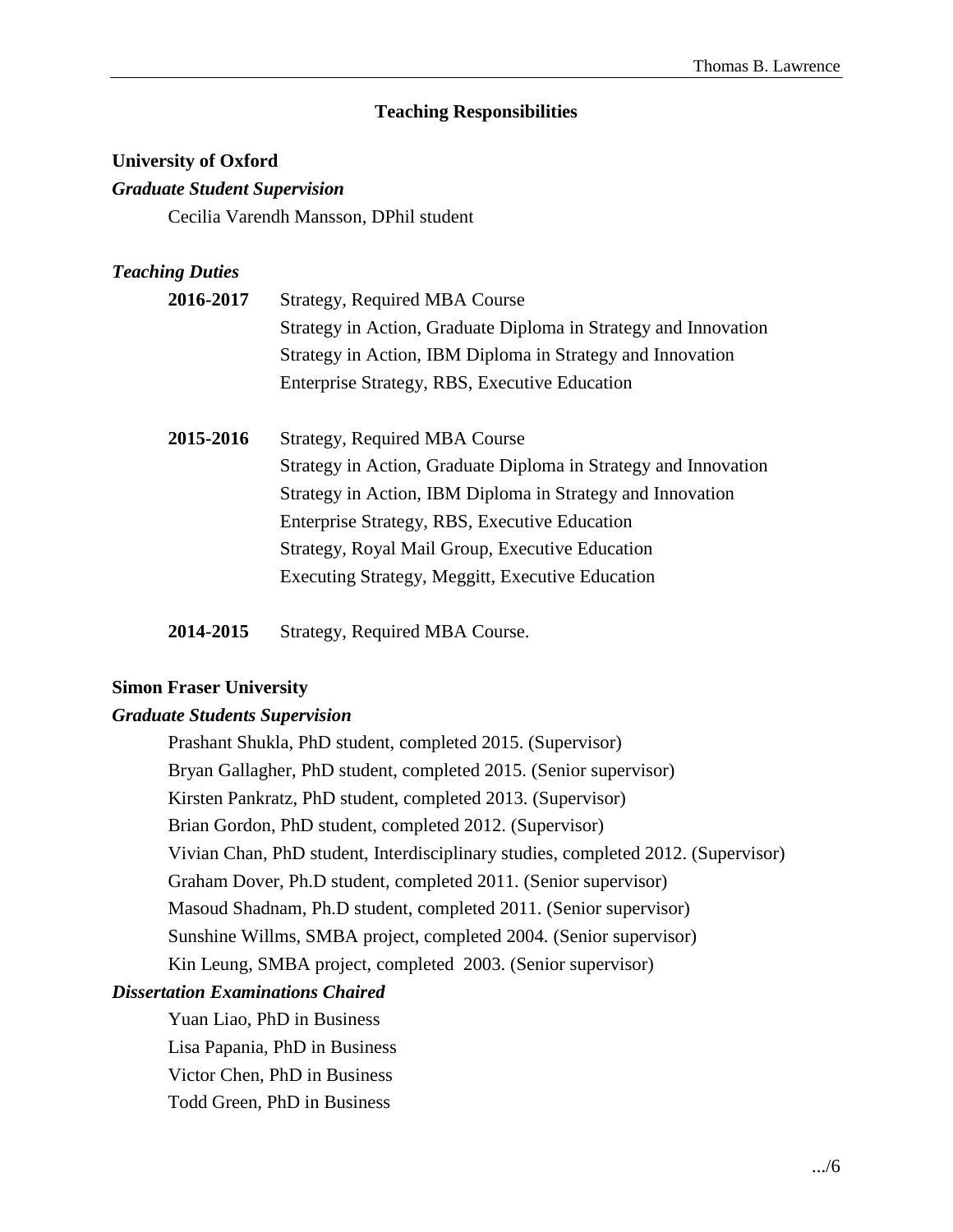Stacey Fitzsimmons, PhD in Business

# *Teaching Duties*

- **2014** BUS 604, Organizational Change. EMBA Course. BUS 663, Entrepreneurship/New Ventures. EMBA Course. **2013** BUS 982 Dissertation Development Workshop. Doctoral Seminar. BUS 724, Organizational Analysis. MBA Course. **2012** BUS 982, Dissertation Development Workshop. Doctoral Seminar BUS 724, Organizational Analysis. MBA Course. **2010** BUS 988, Introduction to Organization Theory and Change. Doctoral seminar. BUS 982, Dissertation Development Workshop. Doctoral seminar. **2009** BUS 982, Dissertation Development Workshop. Doctoral seminar. **2008** BUS 982, Dissertation Development Workshop. Doctoral seminar.
- **2007** BUS 987, Change in organizations, industries and fields. Doctoral seminar.
- **2005** BUS 987, Seminar in Organization Theory, Doctoral seminar.
- **2004** BUS 839, Organizational Systems and Change, SMBA course. BUS 660 Managing Corporate Change, EMBA course.
- **2003** BUS 839, Organizational Systems and Change, SMBA course. BUS 660 Managing Corporate Change, EMBA course.
- **2002** BUS 903 Power and Politics in Organizations, SMBA course.

# **University of Victoria**

Courses at the undergraduate, MBA and Ph.D. levels, including:

- Managing Strategic Change
- Power and Politics in Organizations
- Strategic Management
- Environment of Business
- Organization Theory
- Global Business and Society
- Gender Issues in Organizations
- Research Methods

# *Graduate student supervision*

- Membership on three Ph.D. Committees
- Supervised 21 MBA final projects
- Supervised five Masters theses

# *External Examiner*

2012, Ellen Crumley, PhD Defense, University of Alberta, School of Business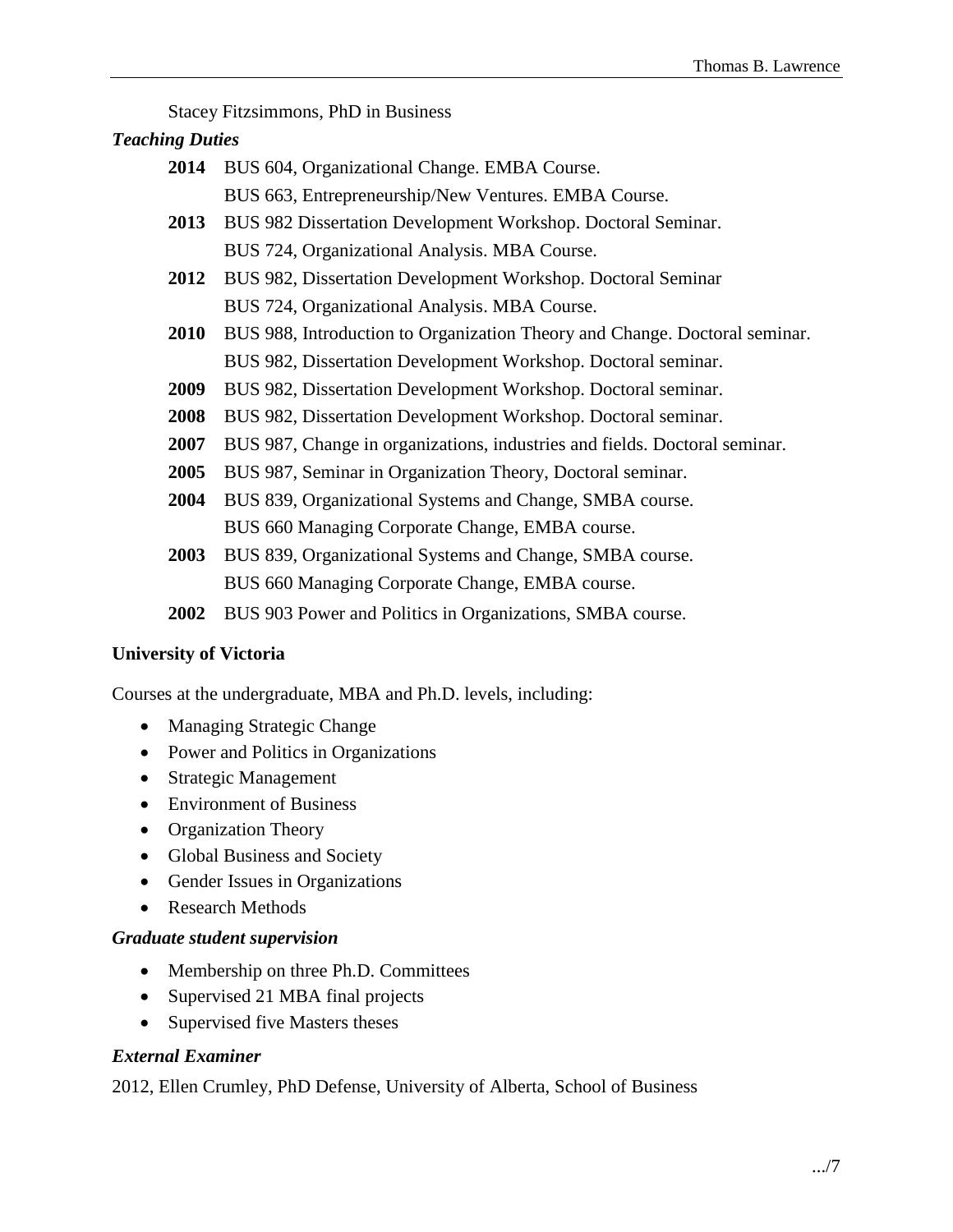#### **Research Accomplishments**

#### **Articles in Refereed Journals**

John M. Amis, Kamal A. Munir, Thomas B. Lawrence, Paul Hirsch, and Anita McGahan (2018) Inequality, institutions and organizations. *Organization Studies*, 39(9): 1131–1152.

Thomas B. Lawrence (2017) High-stakes institutional translation: Establishing North America's first government-sanctioned supervised injection site. *Academy of Management Journal*, 60(5): 1771-1800.

Awarded the 2018 *Research Impact on Practice Award* from the **Network for Business Sustainability** and the **Academy of Management, ONE Division** for contemporary, peer-reviewed research that has important implications for practice.

Stephanie Bertels and Thomas B. Lawrence (2016) Organizational responses to institutional complexity stemming from emerging logics: The role of individuals. *Strategic Organization*: 14: 336-372.

Summarized in: Kevin Hurren (2017) Old org, new tricks. *Network for Business Sustainability*. http://nbs.net/knowledge/old-org-new-tricks/.

Thomas B. Lawrence and Graham Dover (2015) Place and institutional work: Creating housing for the hard-to-house. *Administrative Science Quarterly*, 60(3), 371-410.

Chosen as an "Editors' Choice" article for the categories "Social Movements and Institutions" and "Institutions and Legitimacy", *Administrative Science Quarterly*.

Thomas B. Lawrence, Tammar B. Zilber and Bernard Leca (2013) Institutional work: Current research, new directions and overlooked issues. *Organization Studies*, 34(8): 1023–1033.

Sally Maitlis, Timothy J. Vogus and Thomas B. Lawrence (2013) Sensemaking and emotions in organizations. *Organizational Psychology Review*, 3(3) 222–247.

Thomas B. Lawrence, Nelson Phillips and Paul Tracey (2012) From the guest editors: Educating social entrepreneurs and social innovators. *Academy of Management Learning and Education*, 11: 319-323.

Nelson Phillips and Thomas B. Lawrence (2012) The turn to work in organization and management theory: Some implications for strategic organization. *Strategic Organization*, 10(3): 223 –230.

Bryan Gallagher and Thomas B. Lawrence (2012) Entrepreneurship and indigenous identity: A study of social identities and identity work in British Columbian indigenous entrepreneurs. *International Journal of Entrepreneurship and Small Business*, 17(4): 395-414.

Thomas B. Lawrence and Sally Maitlis (2012) Care and possibility: Enacting an ethic of care through narrative practice. *Academy of Management Review*, 37: 641-663*.*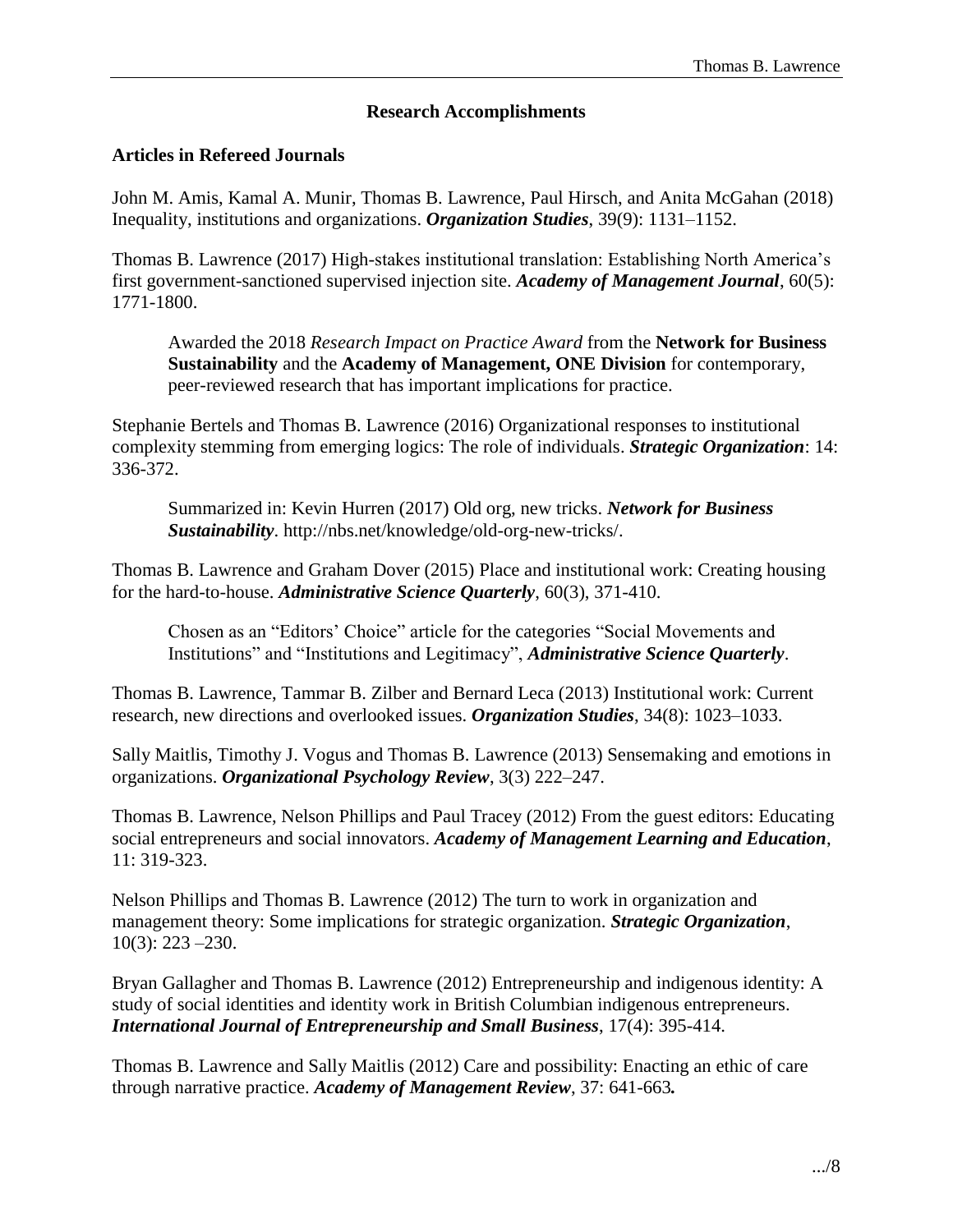Graham Dover and Thomas B. Lawrence (2012) The role of power in nonprofit innovation. *Nonprofit and Voluntary Sector Quarterly*, 41: 991-1013.

Thomas B. Lawrence, Namrata Malhotra and Tim Morris (2012) Episodic and systemic power in the transformation of professional service firms. *Journal of Management Studies*, 49(1): 102- 143.

Summarized in: Tim Morris, Namrata Malhotra and Thomas B. Lawrence (2012) Understanding power to achieve radical transformational change. *Strategic HR Review*.

Masoud Shadnam and Thomas B. Lawrence (2011) Understanding widespread corruption in organizations: An institutional theory of moral collapse. *Business Ethics Quarterly*, 21(3): 379- 407.

Thomas B. Lawrence, Roy Suddaby and Bernard Leca (2011) Institutional work – Refocusing institutional studies of organization. *Journal of Management Inquiry*, 20(1): 52 -58.

Lead article in a *Dialogue*, with responses from: Michael Lounsbury and Bill Kaghan; Hugh Willmott; Matt Kraatz; Henri Schildt, Eero Vaara, and Saku Mantere; and Hokyu Wang and Jeannette A. Colyvas.

Reprinted in: McCann, L. (Ed.). 2015. *Capitalism and business*. London, UK: SAGE Publications.

Graham Dover and Thomas B. Lawrence (2010) A gap year for institutional theory: Integrating the study of institutional work and participatory action research. *Journal of Management Inquiry*, 19(4): 305-316.

Ian P. McCarthy, Thomas B. Lawrence, Brian Wixted and Brian R. Gordon (2010) A multidimensional conceptualization of environmental velocity. *Academy of Management Review*, 35(4), 604-626.

Charlene Zietsma and Thomas B. Lawrence (2010) Institutional work and the transformation of an organizational field: The interplay of boundary work and practice work. *Administrative Science Quarterly*, 55: 189–221.

Awarded the *2016 ASQ Scholarly Contribution Award*, for the paper published five years previously that made the most substantial scholarly contribution to the field of organization studies.

Chosen as an "Editors' Choice" article for "Mobilization and Entrepreneurship", *Administrative Science Quarterly*.

Thomas B. Lawrence and Sandra L. Robinson (2007) Ain't misbehavin: Workplace deviance as organizational resistance. *Journal of Management*, 33(3): 378-394.

Sally Maitlis and Thomas B. Lawrence (2007) Triggers and enablers of sensegiving in organizations. *Academy of Management Journal*, 50(1): 57–84.

Eric A. Morse, Sally W. Fowler and Thomas B. Lawrence. (2007) The impact of virtual embeddedness on new venture survival: Overcoming the liabilities of newness. *Entrepreneurship Theory and Practice*, 31(2): 139-159.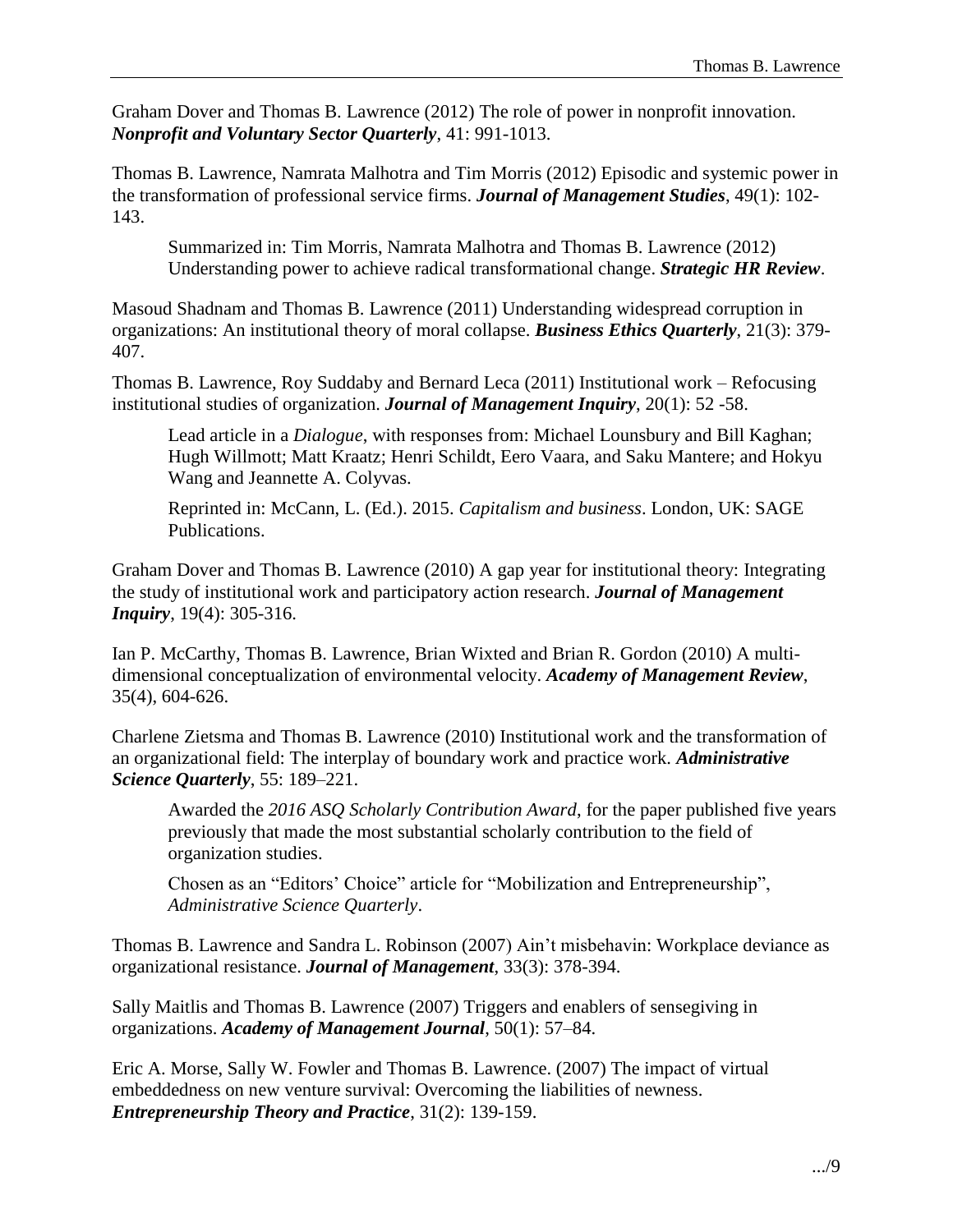Cynthia Hardy, Thomas B. Lawrence and Nelson Phillips (2006) Swimming with sharks: Creating strategic change through multi-sector collaboration. *International Journal of Strategic Change Management*, 1(1/2): 96-112.

Thomas B. Lawrence, Bruno Dyck, Sally Maitlis and Michael K. Mauws (2006) The underlying structure of continuous change. *MIT Sloan Management Review*, 47(4): 59-66.

Nelson Phillips, Thomas B. Lawrence and Cynthia Hardy (2006) Discussing "Discourse and institutions": A reply to Lok and Wilmott. *Academy of Management Review*, 31(2): 480-483.

Graham Brown, Thomas B. Lawrence and Sandra L. Robinson (2005) Territoriality in organizations. *Academy of Management Review*, 30(3): 577-594.

Royston Greenwood and Thomas B. Lawrence (2005) The iron cage in the information age: The legacy and relevance of Max Weber for organization studies. Editorial. *Organization Studies*, 26: 493-499.

Thomas B. Lawrence, Eric A. Morse and Sally W. Fowler (2005) Managing your portfolio of connections. *MIT Sloan Management Review*, 46(2): 59-65.

Reprinted in *IEEE Engineering Management Review*, 33(4).

Cynthia Hardy, Thomas B. Lawrence and David Grant (2005) Discourse and collaboration: The role of conversations and collective identity. *Academy of Management Review*, 30(1): 58-77.

Thomas B. Lawrence, Michael K. Mauws, Bruno Dyck and Robert F. Kleysen (2005) The politics of organizational learning: Integrating power into the 4I framework. *Academy of Management Review*, 30(1): 180-191.

Steve Maguire, Cynthia Hardy and Thomas B. Lawrence (2004) Institutional entrepreneurship in emerging fields: HIV/AIDS treatment advocacy in Canada. *Academy of Management Journal*, 47(5): 657–679.

Winner of the *2010 Greif Research Impact Award*, awarded by the Greif Center for Entrepreneurial Studies at the University of Southern California to the entrepreneurship paper that appeared in a top-tier management or entrepreneurship journal six years ago and received the highest citations (based on Social Science Citations Index) in the five years following publication.

Reprinted in Royston Greenwood, Christine Oliver, Kerstin Sahlin-Andersson & Roy Suddaby, R. (Eds.) (2012) *Institutional theory in organization studies*. Los Angeles: SAGE.

Thomas B. Lawrence and Nelson Phillips (2004) From *Moby Dick* to *Free Willy*: Macro-cultural discourse and institutional entrepreneurship in emerging institutional fields. *Organization*, 11(5): 689-711.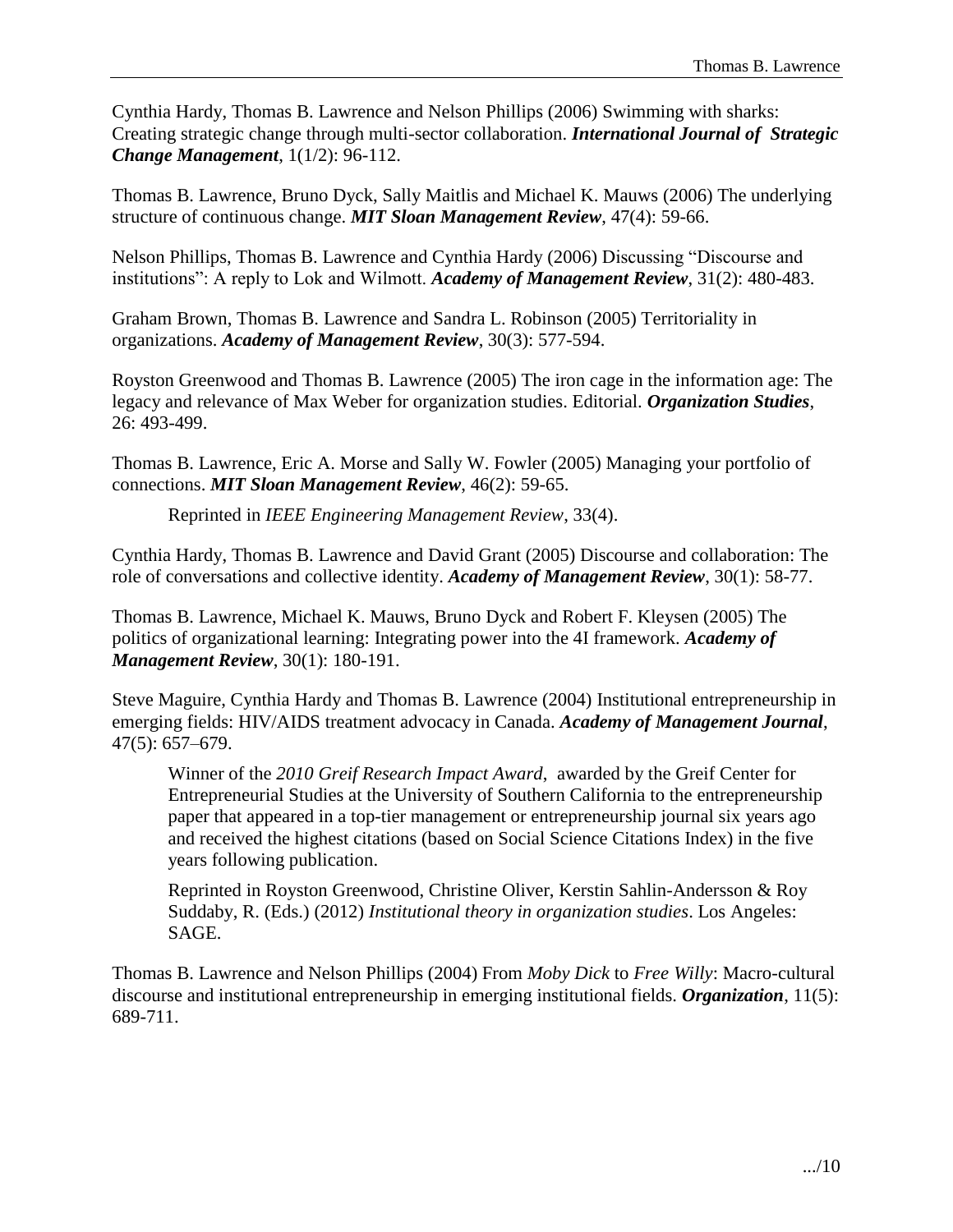Nelson Phillips, Thomas B. Lawrence and Cynthia Hardy (2004) Discourse and institutions. *Academy of Management Review*, 29(4): 635-652.

Reprinted in: David Grant, Cynthia Hardy & Linda L. Putnam (Eds.) (2011) *Organizational discourse studies*. London: Sage.

Identified as the most cited article of 2004 published in *Academy of Management Review* (Kevin G. Corley and Dennis A. Gioia (2011) Building theory about theory building: What constitutes a theoretical contribution? *Academy of Management Review*, 36(1): 12- 32)

Reprinted in: Royston Greenwood, Christine Oliver, Kerstin Sahlin-Andersson & Roy Suddaby (Eds.) (2012) *Institutional theory in organization studies*. London: Sage.

Translated into Hungarian and reprinted: Nelson Phillips, Thomas B. Lawrence és Cynthia Hardy (2016) A diskurzus és az intézmények. *Replika*, Issue 98: 67–90.

Sally W. Fowler, Thomas B. Lawrence and Eric A. Morse (2004) Virtually embedded ties. *Journal of Management*, 30(5): 647-666.

Thomas B. Lawrence (2004) Rituals and resistance: Membership dynamics in professional fields. *Human Relations*, 57(2): 115-143.

Pablo Martin de Holan, Nelson Phillips and Thomas B. Lawrence (2004) Managing organizational forgetting. *MIT Sloan Management Review*, 42(5): 45-51.

Winner of the *Richard Beckhard Memorial Prize*, awarded to the outstanding Sloan Management Review article on planned change and organizational development, 2003- 2004.

Cited in the Financial Times of London, March 14, 2004, the Australian Financial Review, May 14, 2004, and Business Day [South Africa], March 23, 2004

David Patient, Thomas B. Lawrence and Sally Maitlis. (2003) Understanding workplace envy through narrative fiction. *Organization Studies*, 24(7): 1015-1044.

Thomas B. Lawrence and Vivien Corwin (2003) Being there: The acceptance and marginalization of part-time professional employees. *Journal of Organizational Behavior*, 24(8): 923-943.

Cynthia Hardy, Nelson Phillips and Thomas B. Lawrence (2003) Resources, knowledge and influence: An empirical study of the organizational effects of inter-organizational collaboration. *Journal of Management Studies*, 40(2): 289-315.

Sally Maitlis and Thomas B. Lawrence (2003) Orchestral manoeuvres in the dark: Discourse and politics in the failure to develop an artistic strategy. *Journal of Management Studies*, 40(1): 109-139.

Thomas B. Lawrence and Nelson Phillips (2002) Understanding cultural industries. *Journal of Management Inquiry*, 11: 430-443.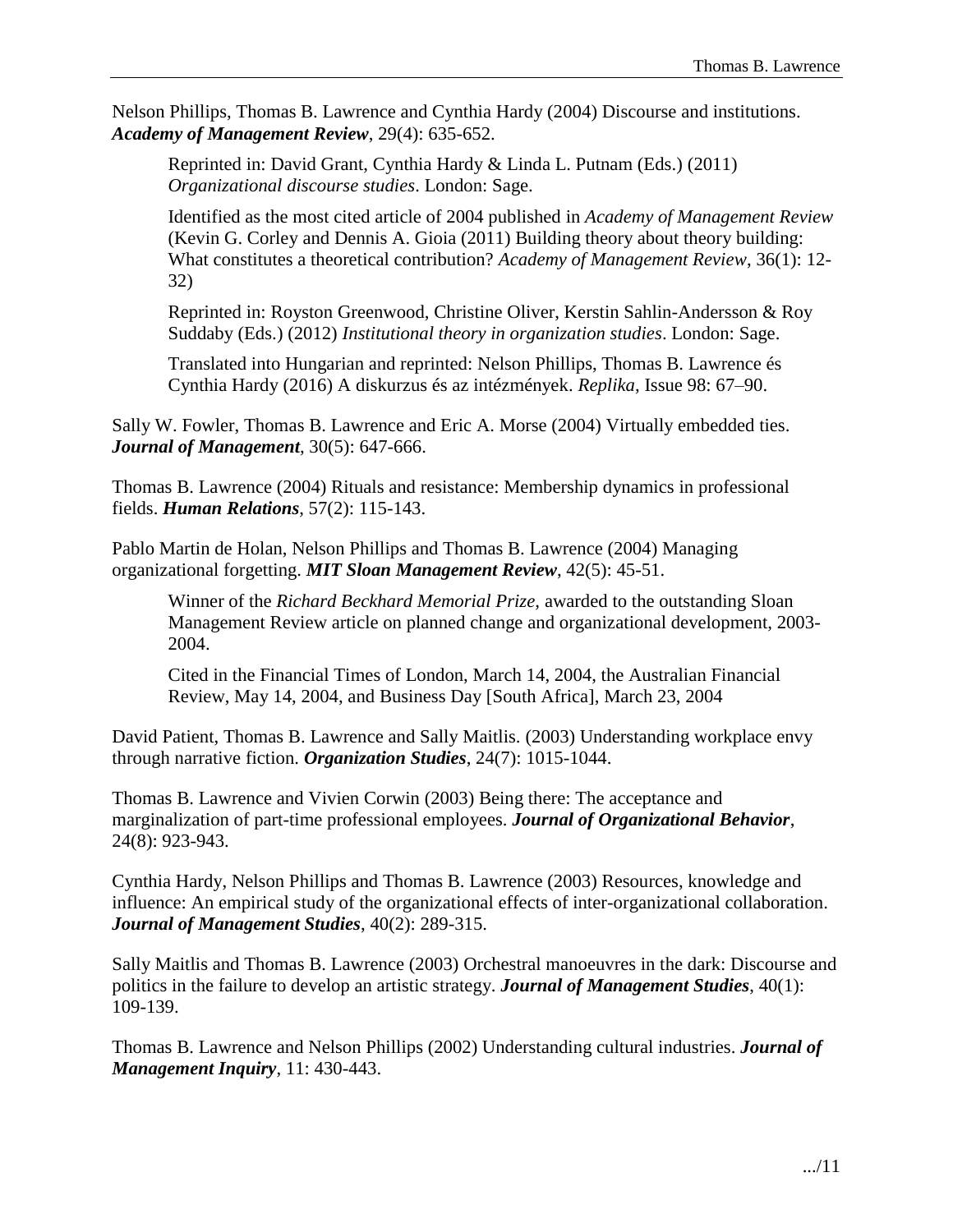Thomas B. Lawrence, Cynthia Hardy and Nelson Phillips. (2002) Institutional effects of interorganizational collaboration: The emergence of proto-institutions. *Academy of Management Journal*, 45: 281-290.

Thomas B. Lawrence, Monika Winn and P. Devereaux Jennings. (2001) The temporal dynamics of institutionalization. *Academy of Management Review*, 26: 624-644.

Vivien Corwin, Thomas B. Lawrence and Peter Frost (2001) Principles of successful part-time professional work. *Harvard Business Review*, 79(7): 121-127*.* (Reprinted in *Leadership and Management in Engineering*, 2(1): 34-39.)

Nelson Phillips, Thomas B. Lawrence and Cynthia Hardy (2000) Interorganizational collaboration and the dynamics of institutional fields. *Journal of Management Studies*, 37(1): 23-43.

Thomas B. Lawrence, (1999) Institutional strategy. *Journal of Management*, 25: 161-187.

Thomas B. Lawrence, Nelson Phillips and Cynthia Hardy (1999) Watching whale-Watching: A relational theory of organizational collaboration. *Journal of Applied Behavioral Science*, 35(4): 479-502.

Thomas B. Lawrence and Cynthia Hardy (1999) Building bridges for refugees: Toward a typology of bridging organizations. *Journal of Applied Behavioral Science*, 35(1): 48-70.

Thomas B. Lawrence (1998) Examining resources in an occupational community: Reputation in Canadian forensic accounting. *Human Relations*, 51(9): 1103-1131.

Thomas B. Lawrence and Nelson Phillips (1998) Separating play and critique: Postmodern and critical approaches on TQM/BPR. *Journal of Management Inquiry*, 7(2): 154-160.

Thomas B. Lawrence, Nelson Phillips and Deborah Wickins (1997) Managing legitimacy in ecotourism. *Tourism Management*, 18(5): 307-316.

Thomas B. Lawrence (1991) Impacts of artificial intelligence on organizational decision making. *Journal of Behavioral Decision Making*, 4: 195-214.

Robert P. Gephart Jr., Lloyd Steier and Thomas B. Lawrence (1990) Cultural rationalities in crisis sensemaking: A study of a public inquiry into a major industrial accident. *Industrial Crisis Quarterly*, 4: 27-48.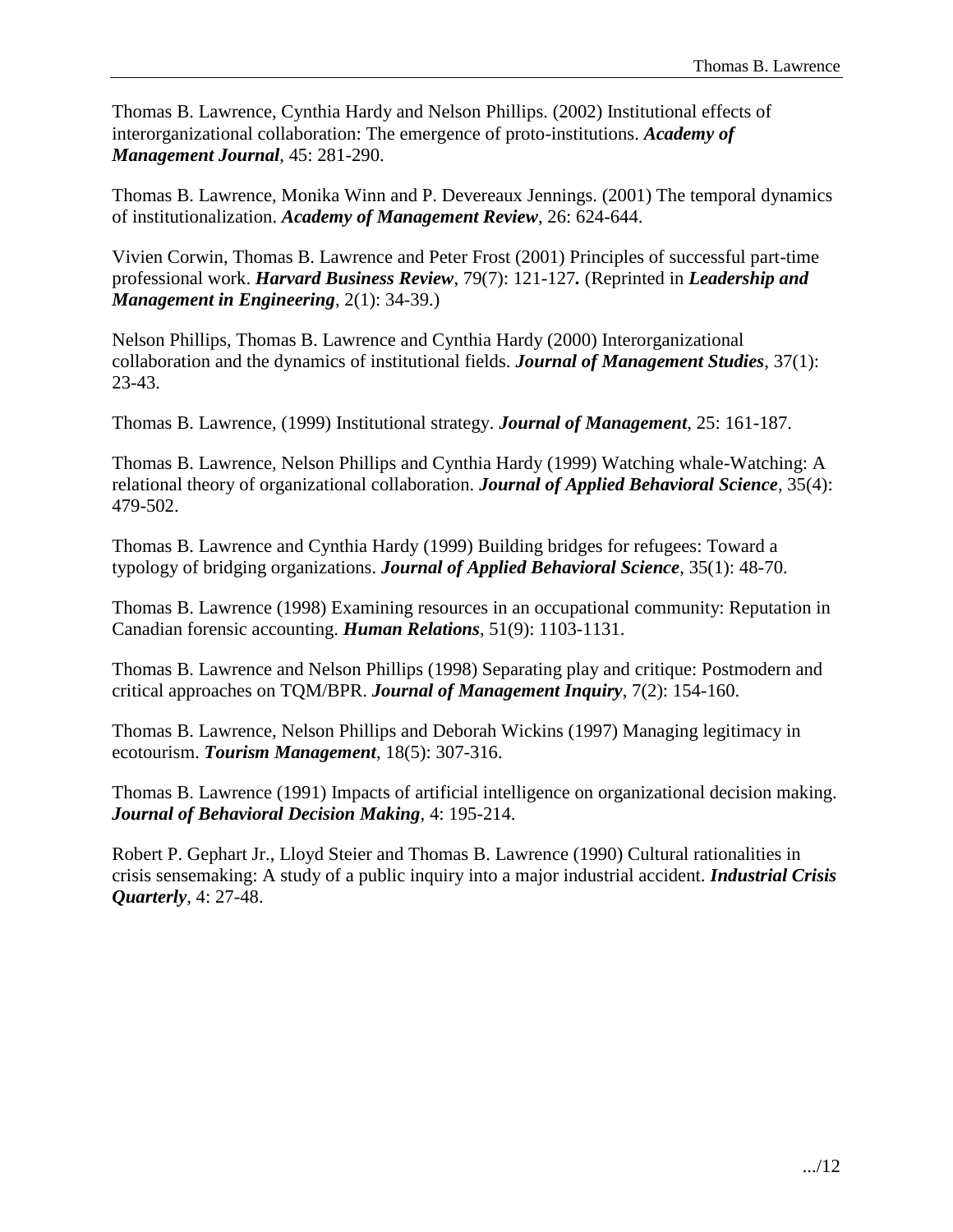# **Books**

Royston Greenwood, Christine Oliver, Thomas. B. Lawrence, and Renate E. Meyer (2017) *Handbook of organizational institutionalism, 2nd Edition*. London: Sage.

Thomas B. Lawrence, Roy Suddaby and Bernard Leca (2009) *Institutional work: Actors and agency in institutional studies of organizations.* Cambridge, UK: Cambridge University Press.

Reviewed: Wijen, F. (2010) Book Review: Thomas Lawrence, Roy Suddaby and Bernard Leca (eds): Institutional Work: Actors and Agency in Institutional Studies of Organizations: 2009, Cambridge: Cambridge University Press. *Organization Studies*, 31(12): 1744–1747.

Reviewed: Dobbin, F. (2010) Review of Thomas B. Lawrence, Roy Suddaby, and Bernard Leca, eds., Institutional Work: Actors and Agency in Institutional Studies of Organizations. *Administrative Science Quarterly*, 55: 673–677.

Reviewed: Bazin, Y. (2010) Institutional work. Lawrence, Suddaby & Leca, 2009. *Society and Business Review*, 5(3): 306-309.

Reviewed: Voet, J. van der. (2014) Three times around institutional theory: The coherence, connection and contribution of three recent books. *Organization*, 21(1): 126– 132.

Reviewed: Sarma, S. K. 2013. Institutional work: Actors and agency in institutional studies of organizations. *South Asian Journal of Management*, 20(2).

Stewart R. Clegg, Cynthia Hardy, Thomas B. Lawrence and Walter R. Nord (Eds.) (2006) *Handbook of organization studies, 2nd Edition*. London: Sage.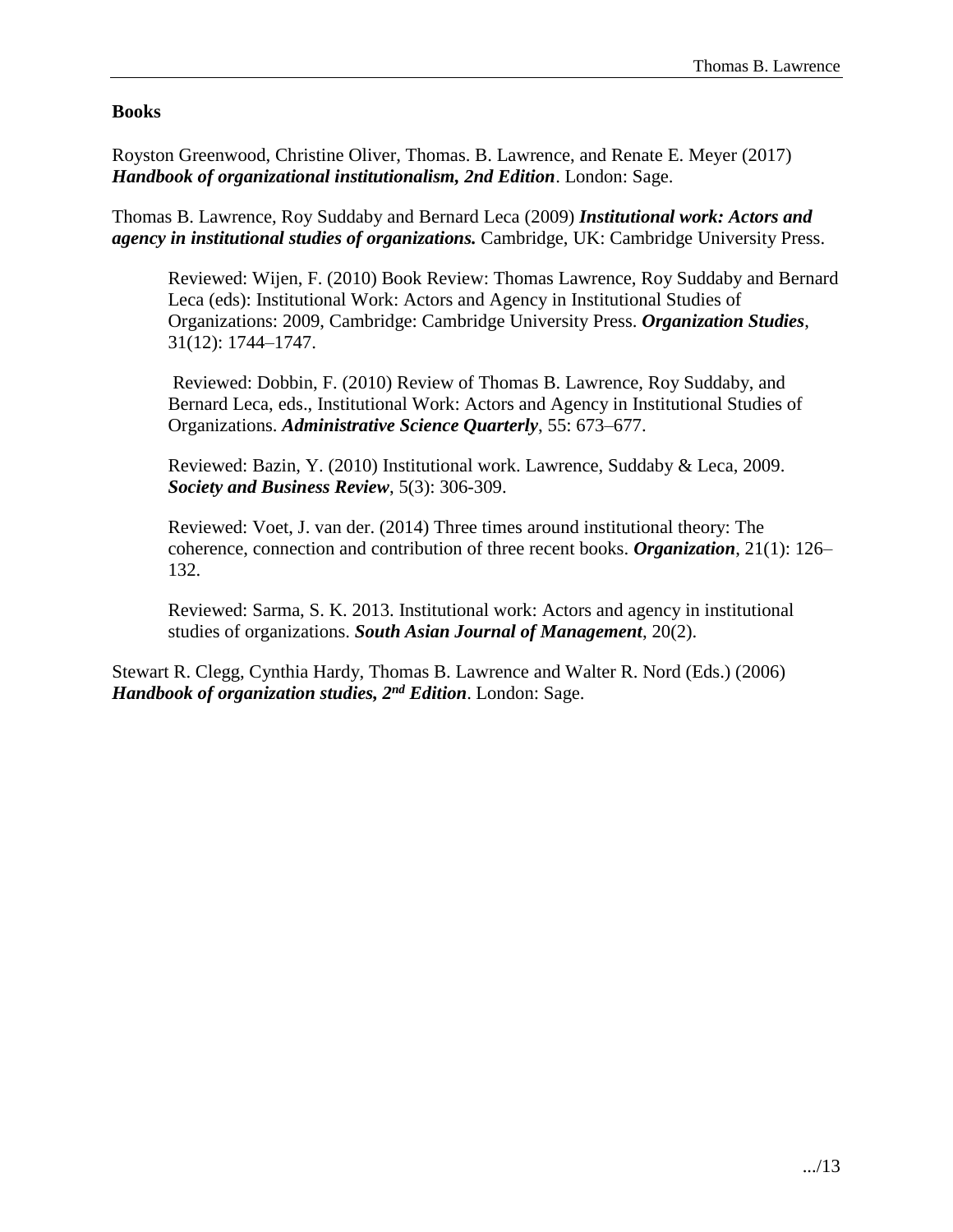# **Chapters in Books**

Thomas B. Lawrence (In press) Foreword: Thinking about materiality and institutions. In Francois-Xavier de Vaujany, Anouck Adrot, Eva Boxenbaum, and Bernard Leca (Eds.) *Materiality in Institutions - Spaces, Embodiment and Technology in Management and Organization.* Zurich: Palgrave MacMillan.

Royston Greenwood, Christine Oliver, Thomas B. Lawrence and Renate Meyer (2017) Introduction: Into the fourth decade. In Royston Greenwood, Christine Oliver, Thomas. B. Lawrence, and Renate E. Meyer (Eds.) *Handbook of organizational institutionalism, 2nd Edition*: 1-23. London: Sage.

Christian E. Hampel, Thomas B. Lawrence, and Paul Tracey (2017) Institutional work: Taking stock and making it matter. In Royston Greenwood, Christine Oliver, Thomas. B. Lawrence, and Renate E. Meyer (Eds.) *Handbook of organizational institutionalism, 2nd Edition*: 558-590. London: Sage.

Thomas B. Lawrence and Sean Buchanan (2017) Power, institutions and organizations. In Royston Greenwood, Christine Oliver, Thomas. B. Lawrence, and Renate E. Meyer (Eds.) *Handbook of organizational institutionalism, 2nd Edition*: 477-506. London: Sage.

Thomas B. Lawrence, Graham Dover and Bryan Gallagher (2013) Managing social innovation. In Mark Dodgson, David Gann and Nelson Phillips (Eds.) *Oxford Handbook of Innovation Management*: 316-334. Oxford, UK: Oxford University Press.

Graham Dover and Thomas B. Lawrence. (2010) Technology, institutions and entropy: Understanding the critical and creative role of maintenance work. In N. Phillips, D. Griffiths, and G. Sewell (Eds.) *Technology and organization: Essays in honour of Joan Woodward. Research in the Sociology of Organizations*: 259-364. Bingley, UK: Emerald Group.

Thomas B. Lawrence, Roy Suddaby and Bernard Leca (2009) Introduction: Theorizing and studying institutional work . In Thomas B. Lawrence, Roy Suddaby and Bernard Leca (Eds.) *Institutional work: Actors and agency in institutional studies of organizations*: 1-27*.* Cambridge, UK: Cambridge University Press.

Reprinted in Royston Greenwood, Christine Oliver, Kerstin Sahlin-Andersson & Roy Suddaby, R. (Eds.) (2012) *Institutional theory in organization studies*. Los Angeles: SAGE.

Thomas B. Lawrence (2008) Power, institutions and organizations. In R. Greenwood, C. Oliver, R. Suddaby & K. Sahlin-Andersson (Eds.), *Handbook of organizational institutionalism*: 170- 197. London: Sage Publications.

Thomas B. Lawrence and Masoud Shadnam (2008) Institutional theory. In Wolfgang Donsbach (Ed.) *The international encyclopedia of communication*: 2288-2293. Oxford: Blackwell.

Walter R. Nord, Thomas B. Lawrence, Cynthia Hardy and Stewart Clegg (2006) Introduction. In S. R. Clegg, C. Hardy, T. B. Lawrence, & W. R. Nord (Eds.) *Handbook of organization studies, 2 nd Edition*. London: Sage.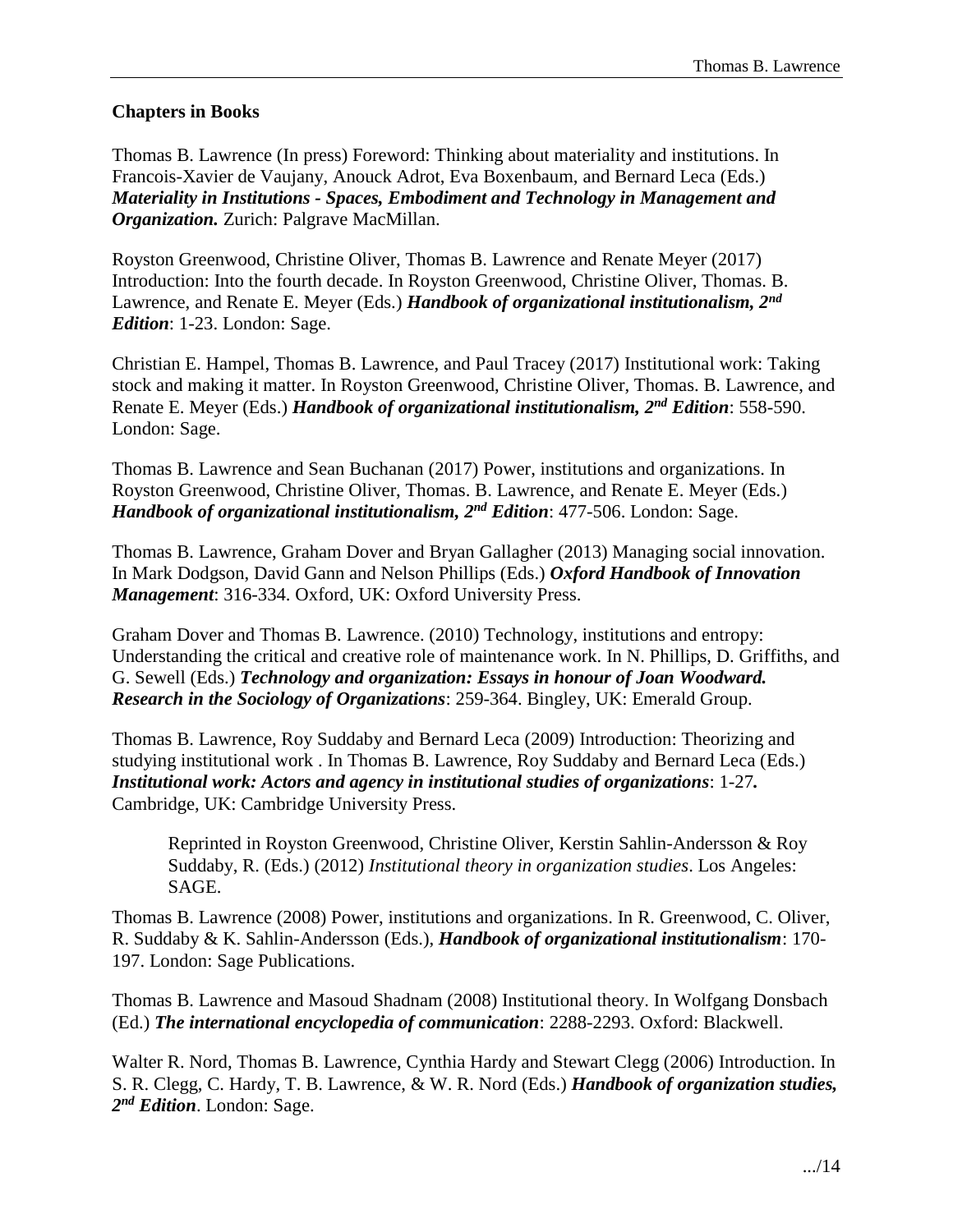Thomas B. Lawrence and Roy Suddaby (2006) Institutions and institutional work. In S. R. Clegg, C. Hardy, T. B. Lawrence, & W. R. Nord (Eds.) *Handbook of organization studies, 2nd Edition*: 215-254. London: Sage.

Reprinted in: Royston Greenwood, Kerstin Sahlin, Roy Suddaby and Christine Oliver (Eds.) (2012) *Institutional theory in organization studies.* London: Sage.

Vivien Corwin, Thomas B. Lawrence and Peter Frost (2003) Principles of successful part-time professional work. In *Harvard Business Review on Managing Your Career*: 121-140. Cambridge, Mass.: Harvard Business Press.

Thomas B. Lawrence, Phillips, N. & Hardy, N. (1998). A relational theory of organizational collaboration. In S. R. Clegg, E. Ibarra & L. Bueno (Eds.) *Global management: Universal theories and local realities*: 246-264. London: Sage.

Cynthia Hardy, Nelson Phillips and Thomas Lawrence (1998) Distinguishing trust and power in interorganizational relations: Forms and façades of trust. In C. Lane & R. Bachmann (Eds.) *Trust Within and Between Organizations*. Oxford: Oxford University Press, 64-87.

Cynthia Hardy, Thomas B. Lawrence and Nelson Phillips (1998) Talking action: Conversations, narrative and action in interorganizational collaboration. In D. Grant, T. Keenoy & C. Oswick (Eds.) *Discourse and Organization*. London: Sage, 65-83.

### **Book reviews**

Glenn Morgan (1990) *Organizations in Society,* Houndsmills, Hampshire: MacMillan Education, in *Journal of Management Studies*.

Cynthia Hardy (1989) Strategies of Retrenchment and Turnaround: The Politics of Survival, New York: de Gruyter, in *Canadian Journal of Administrative Sciences*.

#### **Other Publications**

Michael K. Mauws, Thomas B. Lawrence and Richard H.G. Field (1995) A&W Canada. In Richard H.G. Field and Robert G. House, *Human Behavior in Organizations: A Canadian Perspective*, 685-692.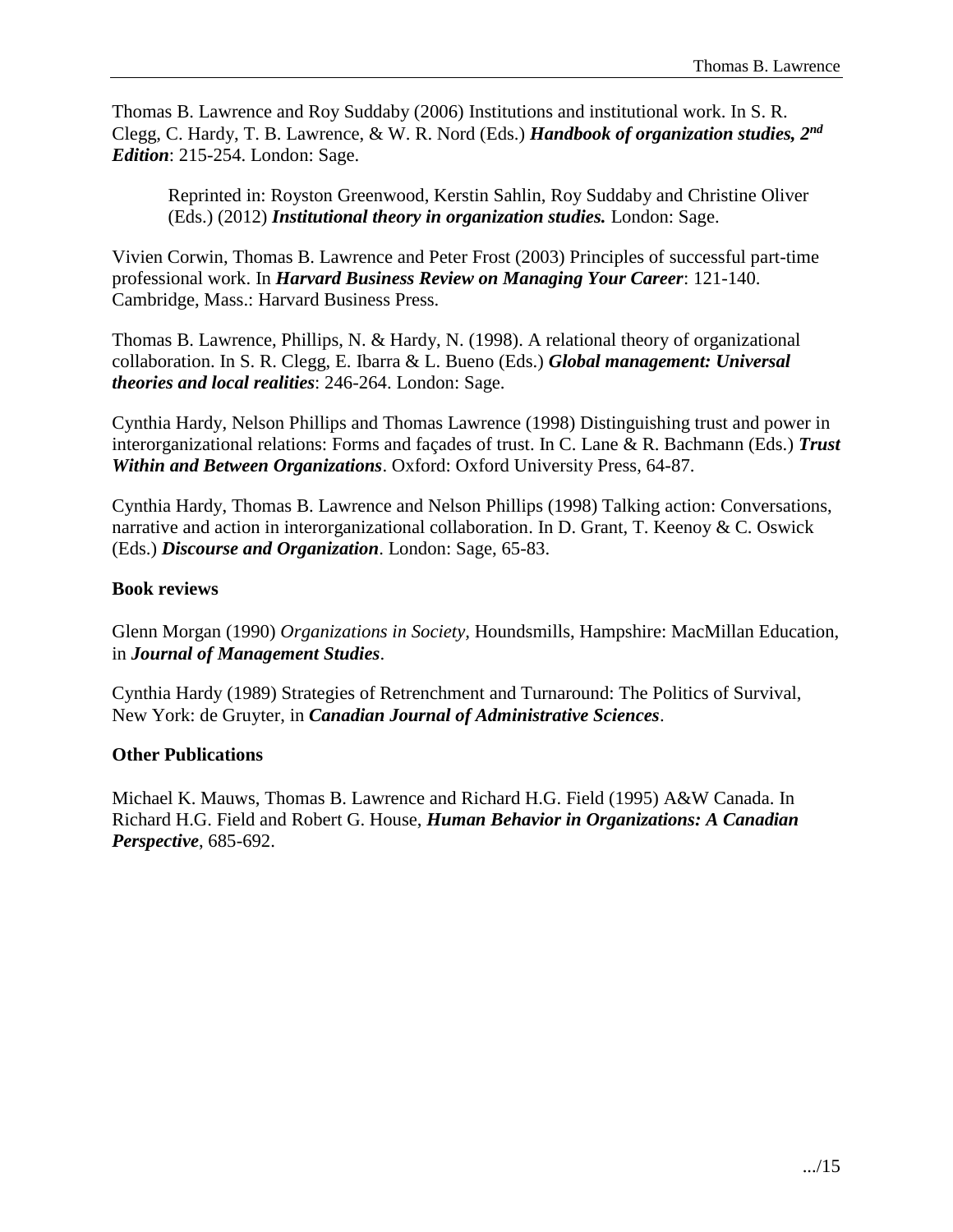### **Refereed Conference Proceedings and Presentations**

Crane, Andrew, Shadnam, Masoud and Lawrence, Thomas B. (2016) Who calls it? Agents of the social construction of organizational moral failure. *European Group on Organization Studies*. July 7-9, 2016, Naples, Italy.

Thomas B. Lawrence and Nelson Phillips (2014) The turn to work: Managing social-symbolic structures in organizational life. *European Group on Organization Studies*. July 4-7, 2014, Rotterdam, Netherlands.

Rachida Aïssaoui, John Amis and Thomas B. Lawrence (2014) The homogeneity and heterogeneity of fields. *Western Academy of Management*, March 19-22, 2014, Napa, California.

Thomas B. Lawrence (2013) Locating institutional work: Creating housing for the hard-to-house. *European Group on Organization Studies*. July 4-6, 2013, Montreal, Quebec.

Thomas B. Lawrence and Sally Maitlis (2012) Care and possibility: Enacting an ethic of care through narrative practice. *Fourth International Symposium on Process Organization Studies*, 21-23 June 2012, Kos, Greece.

Sally Maitlis and Thomas B. Lawrence (2010) Conversational practices for positive change in teams. Presented in a Showcase Symposium on "The wellspring of opportunity: Conversation as the source of positive organizational change", at the *Academy of Management Annual Meeting*, Montreal, Quebec.

Ian P. McCarthy, Thomas B. Lawrence, Brian Wixted and Brian R. Gordon (2008) A multidimensional conceptualization of environmental velocity . Presented at the *Academy of Management Annual Meeting*, Anaheim, California.

Timothy J. Vogus, Sally Maitlis and Thomas B. Lawrence (2008) The emotional underpinnings of high reliability organizing. Presented in a Showcase Symposium on "The quest to resilience: Examining the role of emotions and relationships", at the *Academy of Management Annual Meeting*, Anaheim, California.

Stephanie Bertels and Thomas B. Lawrence (2008) Contested institutions and institutional incorporation: Enacting discourse around aboriginal education. *European Group on Organization Studies*, Amsterdam, Netherlands.

Graham Dover and Thomas B. Lawrence (2007) Institutional immunity: Disrupting institutions without reprisal. *Academy of Management Annual Meeting*, Philadelphia, Pennsylvania.

Masoud Shadnam and Thomas B. Lawrence (2007) Institutions, organizations and moral failure. *Academy of Management Annual Meeting*, Philadelphia, Pennsylvania.

Masoud Shadnam and Thomas B. Lawrence (2007) Institutions, organizations and moral failure. *Western Academy of Management*, Missoula, Montana. Nominated for *Best Paper*.

Thomas B. Lawrence, Bernard Leca and Roy Suddaby (2006) Institutions and institutional work. *European Group on Organization Studies,* Bergen, Norway.

Thomas B. Lawrence, and Sally Maitlis (2005) The disruption of accounts: Sensebreaking in organizations. *Academy of Management Annual Meeting*, Honolulu, Hawaii.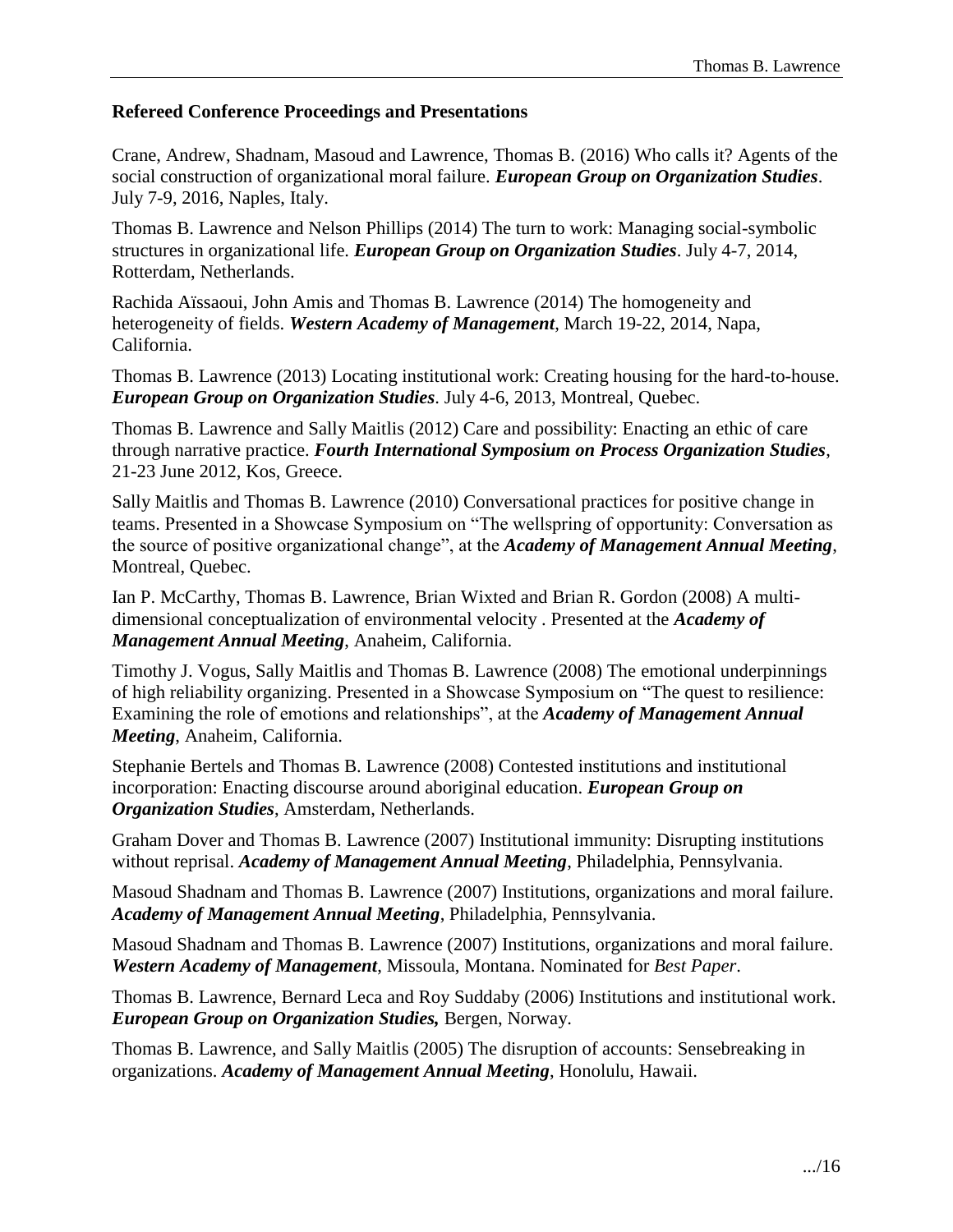Charlene Zietsma and Thomas B. Lawrence (2005) The co-evolutionary dynamics of institutional change. *European Group on Organization Studies*, Berlin, Germany.

Sally Maitlis and Thomas B. Lawrence (2005) Antecedents of Sensegiving in Organizations. *Western Academy of Management*, Las Vegas, NV.

Thomas B. Lawrence, Namrata Malhotra and Tim Morris (2004) The Reorganization of Power: Radical Change in Professional Service Firms. *Academy of Management Annual Meeting*, New Orleans, Louisiana.

Sally W. Fowler, Thomas B. Lawrence and Eric A. Morse (2004) New Ventures in the Information Economy: Exploiting Virtual Embeddedness and Knowledge-Based Assets. Published in the *Best Paper Proceedings of the Academy of Management Annual Meeting*, New Orleans, Louisiana.

Cynthia Hardy, Thomas B. Lawrence, and Nelson Phillips (2004) Institutions, Discourse, and Organizational Change: A Study of the Localization of Mère et Enfant (Palestine). *6th International Conference on Organizational Discourse*, Amsterdam.

Thomas B. Lawrence, Michael K. Mauws, Bruno Dyck, and Robert F. Kleysen (2003) The Politics of Organizational Learning: Integrating Power into the 4I Framework. *Academy of Management Annual Meeting*, Seattle, Washington.

Tina Kiefer, Thomas B. Lawrence, Sally Maitlis, and Neil Walshe (2003) Feeling Like Me: Emotion and Identity at Work. *Western Academy of Management*, Palm Springs, CA.

Monika I. Winn and Thomas B. Lawrence (2002) Stakeholders, Institutions and Corporate Greening. *International Association of Business and Society*, Victoria, British Columbia.

Rob Briner, Thomas B. Lawrence, Craig Lundberg, Sally Maitlis, Monica Worline, and Cheri Young (2002) Constructed Feelings: Interpretive Approaches to Workplace Emotion. *Western Academy of Management*, Santa Fe, New Mexico.

Steve Maguire, Cynthia Hardy and Thomas B. Lawrence (2001) Peripheral Actors as Institutional Entrepreneurs: HIV/AIDS Treatment Advocacy in Canada. *European Group on Organization Studies*, Lyon, France.

David Patient, Thomas B. Lawrence and Sally Maitlis (2001) Understanding Envy: Studying Emotion Through Narrative Fiction. *Academy of Management Annual Meeting*, Washington, D. C..

Sally Maitlis and Thomas B. Lawrence (2001) Orchestral Maneuvers in the Dark: Discourse and Politics in the Failure to Develop an Artistic Strategy. *Academy of Management Annual Meeting*, Washington, D. C..

Sally Maitlis and Thomas B. Lawrence (2001) Orchestral Manoeuvres in the Dark: Discourse and Politics in the Failure to Develop an Artistic Strategy. *European Institute for Advanced Studies in Management, Workshop on Micro Strategy and Strategising*. Brussels, Belgium.

Cynthia Hardy, Thomas B. Lawrence and David Grant (2000) In Search of an Identity: Collective Identities and Interorganizational Collaboration. *Western Academy of Management*, Hawaii.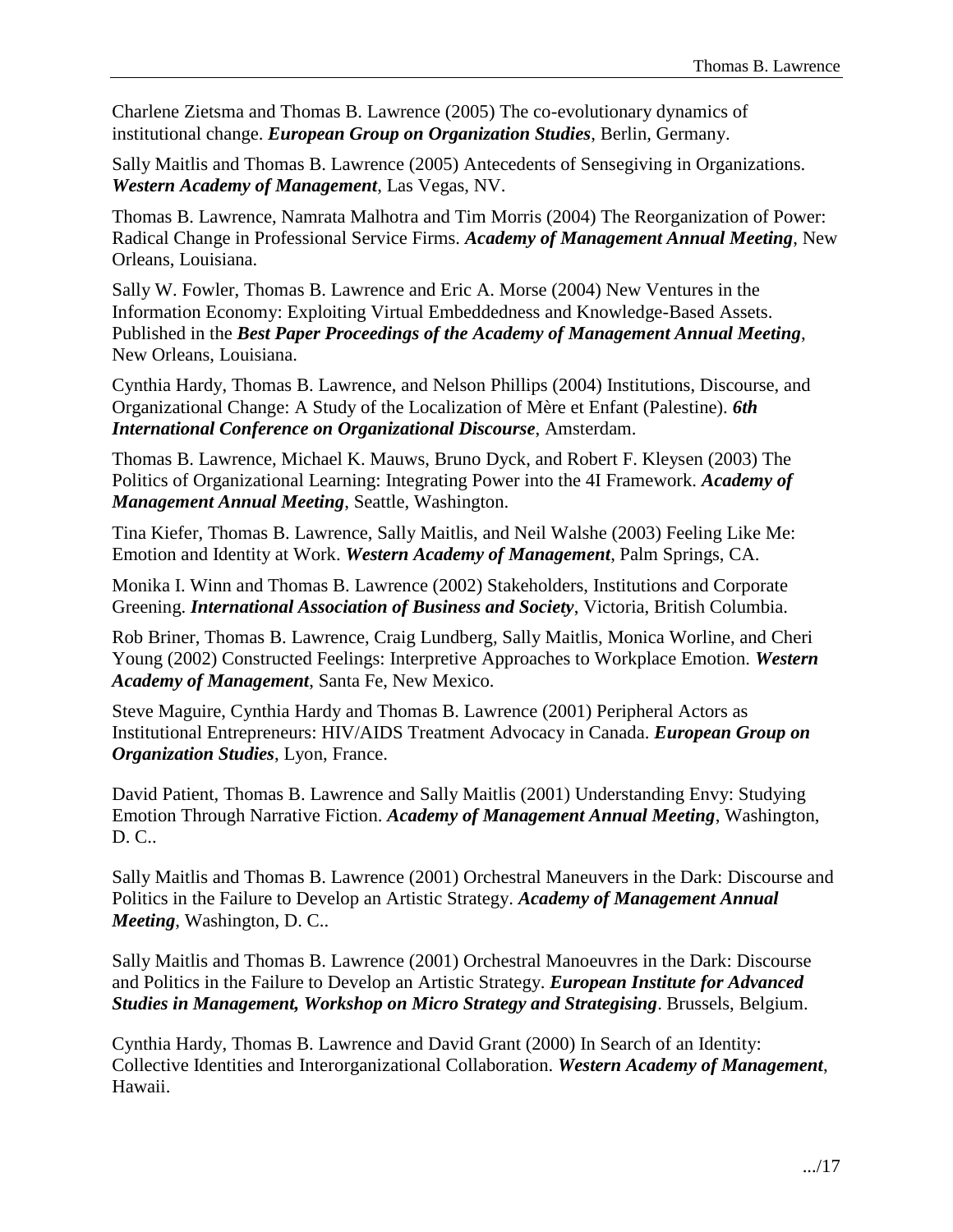Thomas B. Lawrence and Vivien Clark (1999) Being There: The Dynamics of Part-time Professional Work. Published in the *Annual Meeting of the Academy of Management Best Papers Proceedings*, Chicago.

Cynthia Hardy, David Grant, Nelson Phillips, Thomas B. Lawrence, Steve Maguire (1999) Understanding the Pluralistic World: The Role of Theory and Research in Organizational Discourse. Showcase Symposium, *Annual Meeting of the Academy of Management*, Chicago.

Sally Maitlis and Thomas B. Lawrence (1999) Nonsensemaking in Organizations: An Exploratory Theoretical Framework. Presented at the *Annual Meeting of the Academy of Management*, Chicago.

Sally Maitlis and Thomas B. Lawrence (1998) Orchestral Maneuvers in the Dark: The Discursive (non)Construction of an Artistic Strategy. *Third International Conference on Organizational Discourse: Pretexts, Subtexts and Contexts*, London.

Nelson Phillips, Cynthia Hardy and Thomas B. Lawrence (1998) Power, Politics, and the Discursive (Re-)Construction of Organizations: The Case of Mere et Enfant Palestine. *Third International Conference on Organizational Discourse: Pretexts, Subtexts and Contexts*, London.

Thomas B. Lawrence and Nelson Phillips (1998) Emotion, Identity and Skills: A Discursive Model of Social Innovation. *INFORMS Montreal Spring 1998 Meeting*, Montreal.

Thomas B. Lawrence and Nelson Phillips (1998) Constructing the Whale: Technologies of Surveillance in Marine Eco-Tourism. *INFORMS Montreal Spring 1998 Meeting*, Montreal.

Steve Cropper, Barbara Gray, Cynthia Hardy, Thomas B. Lawrence, Ian Palmer, Nelson Phillips (1997) New Perspectives on Interorganizational Collaboration: Integrating International Experience. Showcase Symposium, *Annual Meeting of the Academy of Management*, Boston.

Thomas B. Lawrence, Nelson Phillips and Michael K. Mauws (1997) Taking Cultural Production Seriously: Organizational Research in Cultural Industries. Symposium presented at the *Annual Meeting of the Academy of Management*, Boston.

Joel Baum, P. Devereaux. Jennings, Royston Greenwood, C. R. Hinings, Gerry Johnston. Thomas B. Lawrence and Nelson. Phillips (1997) The Disintegration and Recomposition of Organizational Fields. Symposium presented at the *Annual Meeting of the Academy of Management,* Boston.

Vivien Clark and Thomas B. Lawrence (1997) Being There: The Organizational Legitimacy of Part-time Professionals. Published in the *Proceedings of the Annual Meeting of the Administrative Sciences Association of Canada*, Organization Theory Division, St. Johns.

Cynthia Hardy, Nelson Phillips, Thomas B. Lawrence and Ian Palmer (1997) Swimming with Sharks: Tensions in the Canadian HIV/AIDS Domain. *European Group on Organization Studies*, Budapest.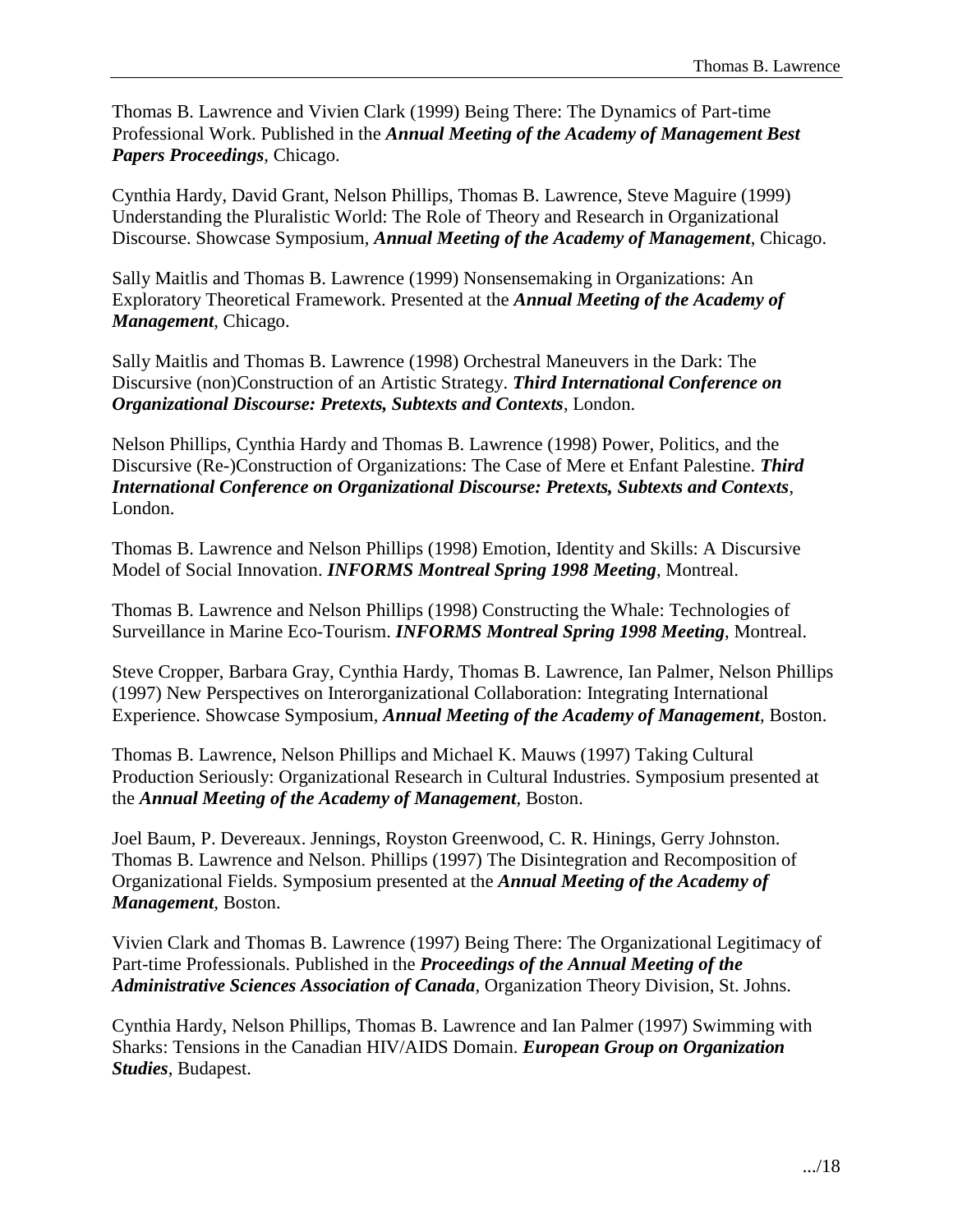Thomas B. Lawrence and Nelson Phillips (1997) From Moby Dick to Free Willy: The Discursive Construction of a Cultural Industry. *Research Perspectives on the Management of Cultural Industries*, New York University.

Thomas B. Lawrence(1997) The Discursive Production of Whale-Watching in Canada. Presented to the *International Communications Association, Organizational Communications Division*, Montreal.

Thomas B. Lawrence and Nelson Phillips (1996) Organizing Institutions: Collaboration and the Dynamics of Organizational Fields. *Third International Conference on Multi-organizational Partnerships*, Glasgow, Scotland.

Thomas B. Lawrence, Nelson Phillips, Cynthia Hardy and Deborah Wickins (1996) Collaboration in Tourism: An Empirically Grounded Conceptualization of the Concept. Presented to the *Third International Conference on Multi-organizational Partnerships*, Glasgow, Scotland.

Thomas B. Lawrence, Nelson Phillips and Cynthia Hardy (1995) A Relational Theory of Collaboration. *Sixth Asia-Pacific Researchers in Organization Studies Colloquium*, Cuernavaca, Mexico.

Thomas B. Lawrence (1995) Power and Resources in an Organizational Community. Published in the *Annual Meeting of the Academy of Management Best Papers Proceedings*, Vancouver, BC.

Nelson Phillips, Cynthia Hardy and Thomas B. Lawrence (1995) An Institutional Understanding of Collaboration. Published in the *Proceedings of the Annual Meeting of the Administrative Sciences Association of Canada, Organization Theory Division*, Windsor.

Cynthia Hardy, Thomas B. Lawrence, Nelson Phillips and Anne Smith (1994) Power or Trust: A Critical Look at Collaboration. Presented to the *Fourteenth Annual Strategic Management Society Conference***,** Paris, France.

Thomas B. Lawrence, Michael M. Mauws and Nelson Phillips (1994) Three Studies of Power and Language: A Look at Critical Methodology in Management Research. *Annual Meeting of the Administrative Sciences Association of Canada*, Halifax.

Thomas B. Lawrence (1994) Analyzing Institutional Entrepreneurship. *Social Construction of Industries and Markets Conference*, Chicago, Ill..

Thomas B. Lawrence (1993) The Professionalization of the Environment. *European Group on Organization Studies*, Paris, France.

Thomas B. Lawrence and Kim Morouney (1992) From Deconstruction to Improvisation: A Style for Feminist Organization Studies. *Annual Meeting of the Annual Meeting of the Academy of Management*, Women in Management Division, Las Vegas.

Kim Morouney and Thomas B. Lawrence (1992) Improvisation: A Dynamic Teaching Strategy for a Changing Context. *Organizational Behavior Teaching Conference*, Calgary, Alberta.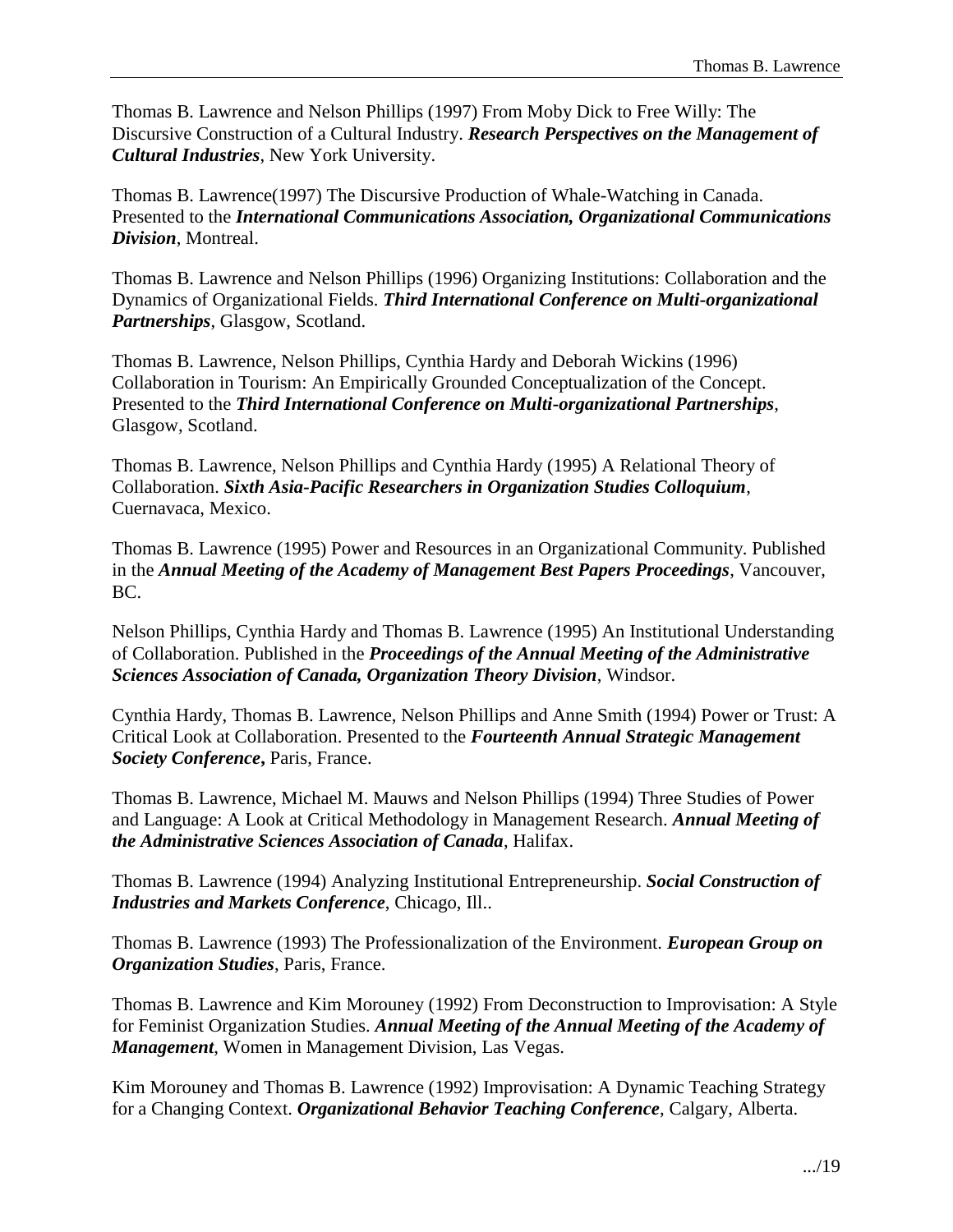Thomas B. Lawrence and Nelson Phillips (1991) The Strategic Management of Environmental Activism: Tactics and Tensions. *Eleventh Annual Strategic Management Society Conference*, Toronto.

Nelson Phillips, Thomas B. Lawrence and Linda Rouleau (1991) On the Nature of Strategy: Reconciling Paradigms through Power and Knowledge. Presented at the *Eleventh Annual Strategic Management Society Conference*, Toronto.

Thomas B. Lawrence (1991) The Discovery and Creation of Truth in Strategic Management. *Annual Meeting of the Administrative Sciences Association of Canada*, Policy Division, Niagara Falls, Ontario.

Thomas B. Lawrence (1990) The Logic of Organizations. Published in K. Kirchmeyer (ed.) *Proceedings of the 1990 Annual Administrative Sciences Association of Canada Conference, Organizational Behavior Division*, Whistler, B.C..

Thomas B. Lawrence (1990) Analytic Theory Construction: A Knowledge-Based Systems Approach. *Annual Meeting of the Academy of Management*, Research Methods Division, San Francisco. Winner of the *Sage Publications Best Doctoral Paper*.

Thomas B. Lawrence and Alan Murray (1990) Ontology and Change: Bridging Social Philosophy and Strategic Management. *Tenth Annual International Strategic Management Society Conference*, Stockholm, Sweden.

Thomas B. Lawrence (1989) Cracks in the Institutional Wall: Notes Toward an Alternative Approach. Published in R. P. Gephart Jr. (ed.) *Proceedings of the 1989 Annual ASAC Conference, Organizational Behavior Division*, Montreal.

Thomas B. Lawrence (1989) Impacts of Artificial Intelligence on Organizational Decision Making. *Western Academy of Management*, San Francisco.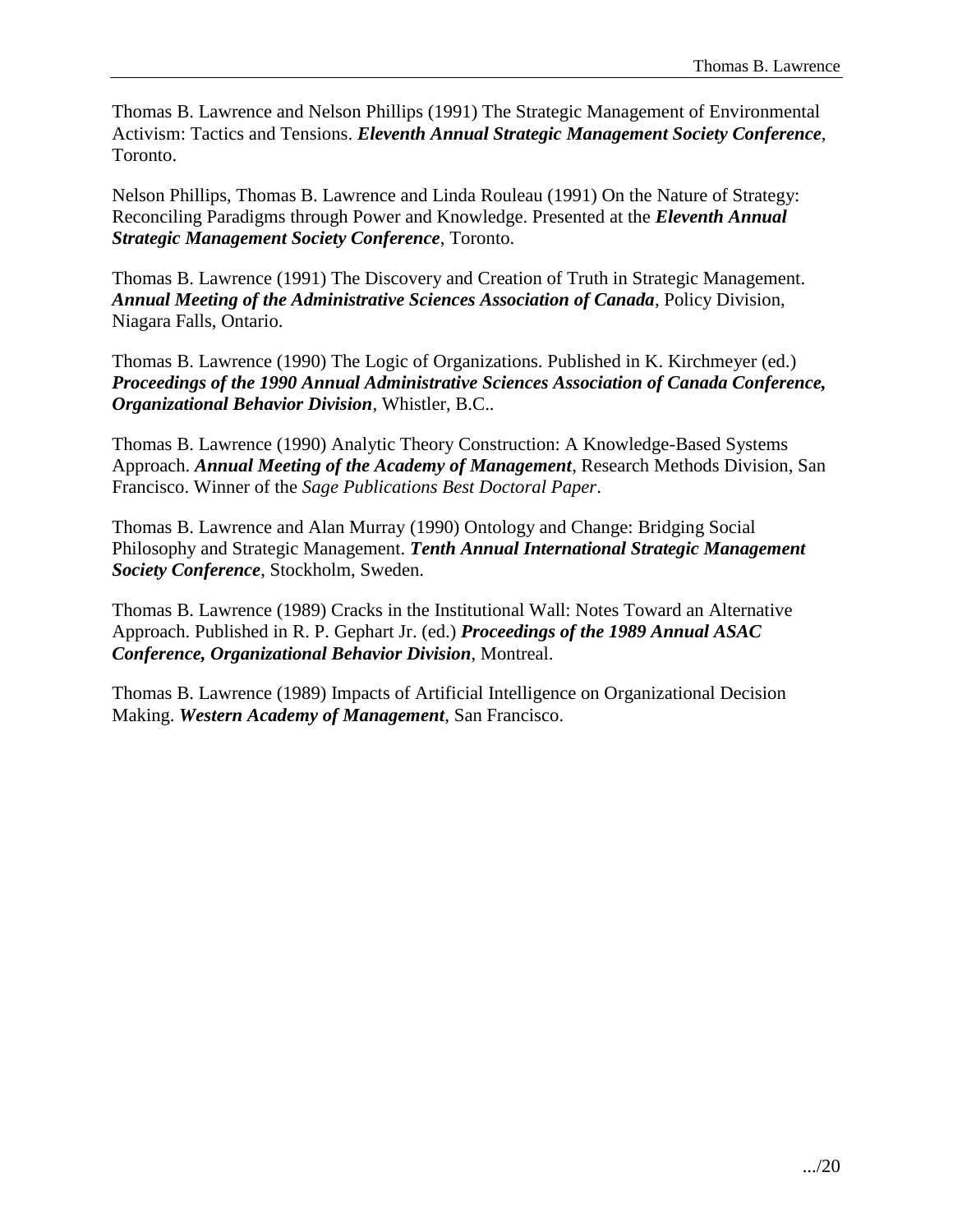### **Invited Presentations and Talks**

Thomas Gegenhuber, Bob Hinings, Tom Lawrence, Renate Meyer, Elke Schüssler, Royston Greenwood. Bringing Society Back In — Institutional Perspectives on the 'Digital Transformation'. **6th Austrian Early Scholars Workshop in Management. JKU Linz**. Linz, Austria. May 25, 2018.

Emilio Marti and Thomas B. Lawrence. The maintenance of rationalized myths in public controversies: the case of high-frequency trading. **Desautels Faculty of Management, McGill University.** Montreal, PQ**.** May 3, 2018.

Thomas B. Lawrence (2018) Writing problem-focused articles for academic journals. **Haskayne School of Business, University of Calgary**, Calgary, AB. January 24, 2018.

Thomas Lawrence (2017) Reflective talk, "How Reflective Efforts Make People Create, Resist, Adapt and Cope with Changing Expectations and Demands". Facilitated a Learning Lab: "Working Change: Leading Organizational Change by Shaping the Reflective Effort of Members". **Attractor 2017: Summer Institute.** Copenhagen, Denmark. July 4, 2017. (Audience of management consultants and corporate learning managers)

Thomas B. Lawrence (2017) Institutional work: Taking stock and making it matter. Presented to **WU Vienna University of Economics and Business**, Vienna, Austria.

Thomas B. Lawrence (2017) The future of institutional theory is about a lot more than institutions. Keynote presentation. **5th Austrian Early Scholars Workshop in Management**, May  $3 - 5$ , 2017, WU Campus, Vienna.

Thomas B. Lawrence (2017) Diversity work: A social-symbolic work perspective on managing workforce diversity. **Eller College of Management, University of Arizona**, Tucson, AZ.

Thomas B. Lawrence (2017) Diversity work: A social-symbolic work perspective on managing workforce diversity. **School of Economics and Management, Tilburg University**, Tilburg, Netherlands.

Thomas B. Lawrence (2017) Institutional work: Taking stock and making it matter. Presented to the Centre for business, organizations, and society, School of Management, **University of Bath**, Bath, UK

Thomas B. Lawrence (2017) High-stakes institutional translation: Establishing North America's first government-sanctioned supervised injection site. Presented to the School of Management, **University College London**, London, UK.

Thomas B. Lawrence (2017) High-stakes institutional translation: Establishing North America's first government-sanctioned supervised injection site. Presented to Innovation & Entrepreneurship Group, **Imperial College Business School**, London, UK.

Thomas B. Lawrence (2017) Institutional work and social-symbolic work. **Peter B. Gustavson School of Business. University of Victoria**, Victoria, BC.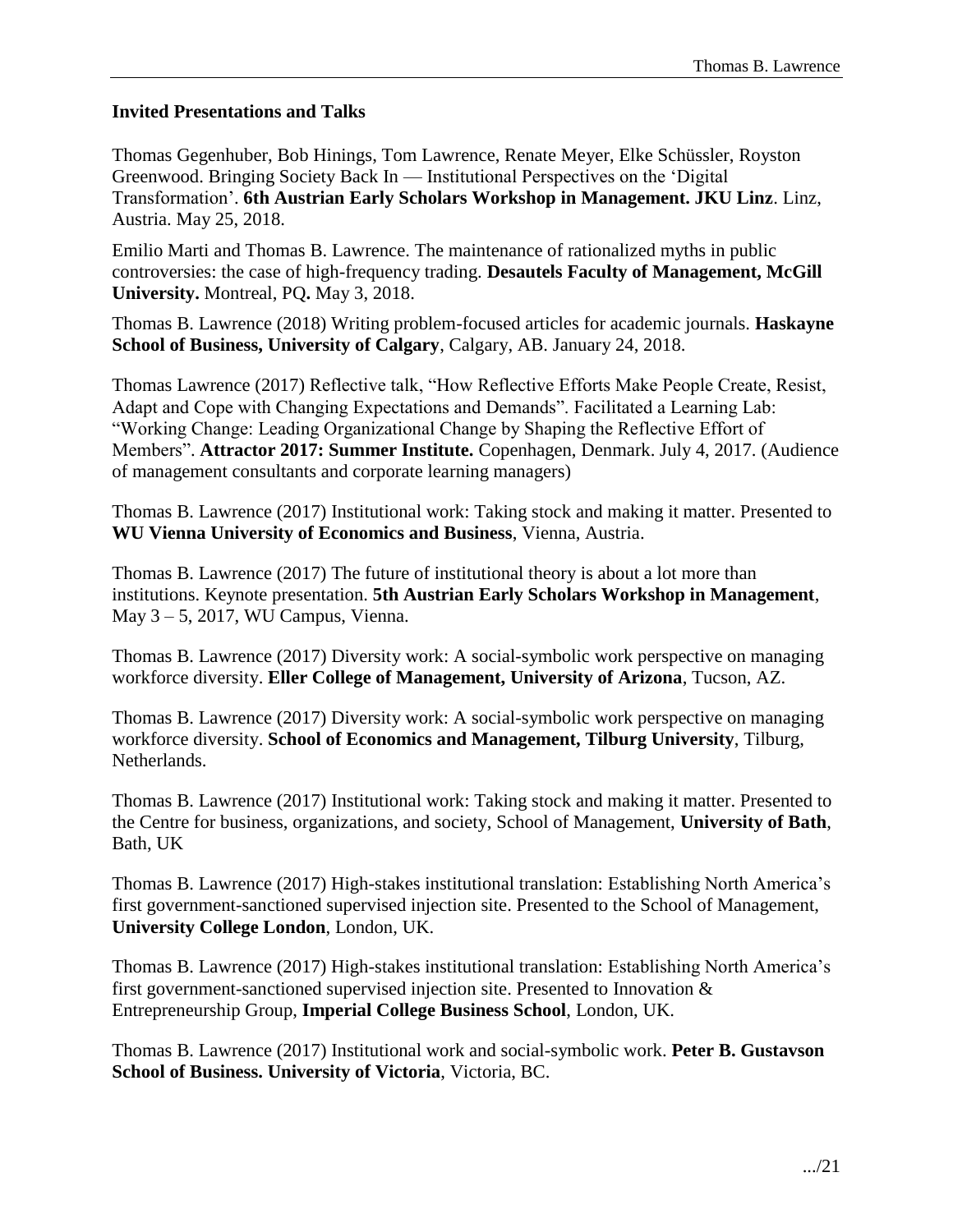Thomas B. Lawrence (2016) High stakes institutional translation: Establishing North America's first government-sanctioned supervised injection site. **Haskayne School of Business, University of Calgary**, Calgary, AB.

Thomas B. Lawrence (2016) High-stakes institutional translation: Establishing North America's first government-sanctioned supervised injection site. Presented to Strategy and Entrepreneurship area, **London Business School**, London, UK.

Thomas B. Lawrence (2016) Importing contentious responses to social problems: Establishing North America's first supervised injection site. Presented to the **Faculty of Management, Cass Business School**, London, UK.

Thomas B. Lawrence (2016) Publishing social innovation research. Presented at **Advancing Research on Social Innovation Workshop, Judge Business School,** University of Cambridge, Cambridge, UK.

Thomas B. Lawrence (2014) The institutional work of cultural memory organizations. Presented to the **University of British Columbia, Okanagan Campus, Faculty of Management.** Kelowna, BC.

Thomas B. Lawrence (2014) Locating institutional work: The roles of places in creating housing for the hard-to-house. Presented to the **Boston University, School of Management**. Boston, MA

Thomas B. Lawrence (2014) Locating institutional work: The roles of places in creating housing for the hard-to-house. Presented to the **MIT Sloan School of Management**. Cambridge, MA.

Thomas B. Lawrence (2013) Social innovation in contested domains. Presented to the **Saïd Business School, University of Oxford.** Oxford, UK

Graham Dover and Thomas B. Lawrence (2013) Locating institutional work: The roles of places in creating housing for the hard-to-house. Presented to the **Goodman School of Business, Brock University**. St. Catharines, ON.

Graham Dover and Thomas B. Lawrence (2013) Locating institutional work: The roles of places in creating housing for the hard-to-house. Presented to the **Schulich School of Business, York University**. Toronto, ON.

Graham Dover and Thomas B. Lawrence (2012) Place in social innovation: The role of places in housing for the hard-to-house. Presented to the **Asper School of Business, University of Manitoba**. Winnipeg, MB.

Thomas B. Lawrence (2012) Social innovation in contested domains. Presented to the **Davis Conference on Qualitative Research**, Davis, CA.

Thomas B. Lawrence (2012) Social innovation in contested domains. Presented to **HEC Montreal**, Montreal, PQ.

Thomas B. Lawrence (2012) Social innovation in contested domains. Presented to the **Strategic Management & Organization** department, **Alberta School of Business**, Edmonton, AB.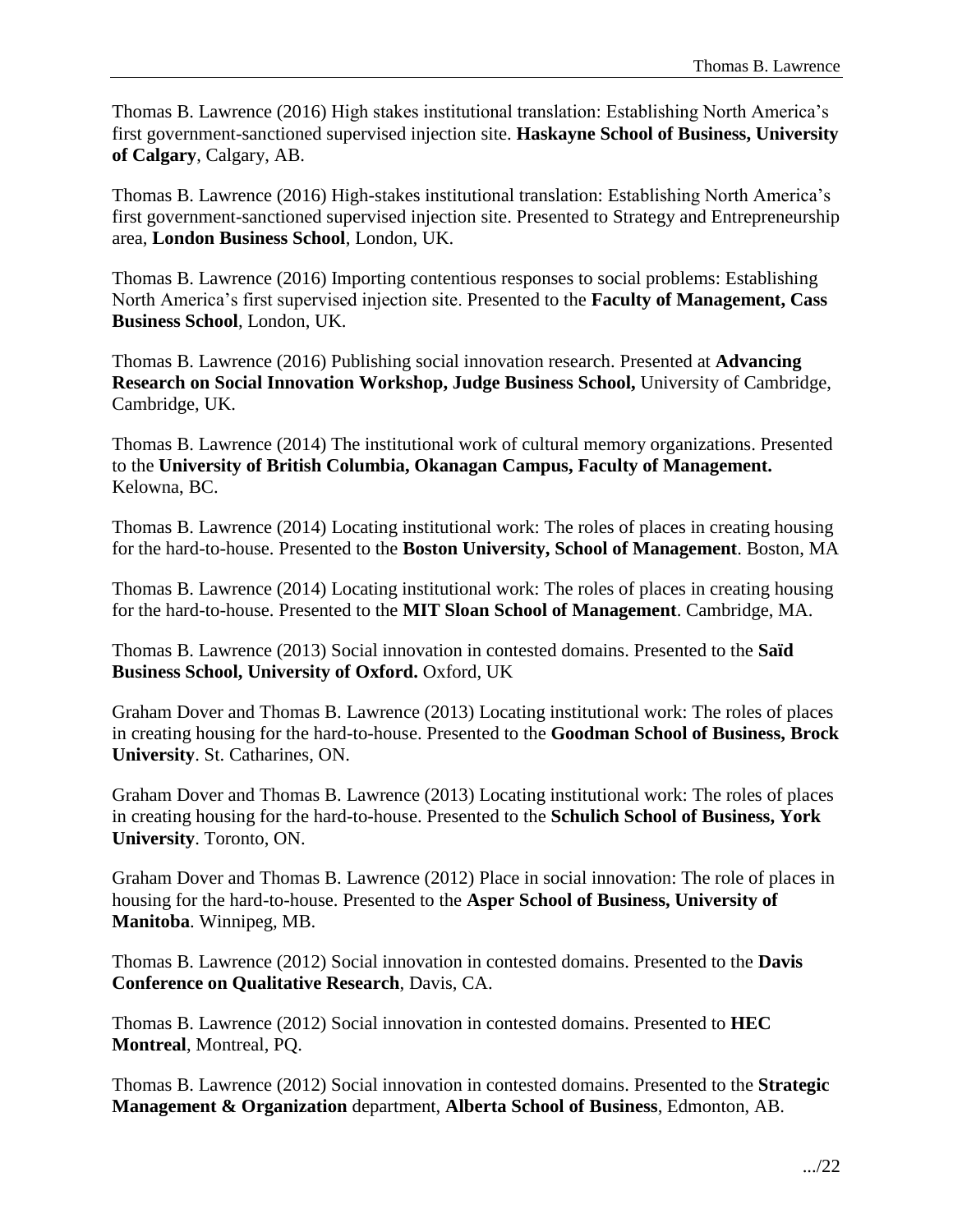Thomas B. Lawrence and Graham Dover (2011) Social innovation. Presented to the **Boston Organization Studies Seminar, Boston University**, Boston, MA.

Thomas B. Lawrence (2011) Social innovation - harnessing multi-sector creativity to address complex social problems. **EMBA Tune Up. Beedie School of Business, Simon Fraser University**. Vancouver, BC

Stephanie Bertels and Thomas B. Lawrence (2009) Institutional ambiguity. Presented to the *Judge Business School, University of Cambridge*, Cambridge, UK.

Thomas B. Lawrence and Masoud Shadnam (2009). Institutions, Organizations and Moral Failure. Presented to the *Judge Business School, University of Cambridge*, Cambridge, UK.

Thomas B. Lawrence & Masoud Shadnam (2008). Institutions, Organizations and Moral Failure. Presented to the *Sauder School of Business, University of British Columbia*, Vancouver, BC.

Thomas B. Lawrence and Graham Dover (2007) Institutional immunity: The social foundations of institutional noncompliance. Presented to the *Desautels Faculty of Management, McGill University*, Montreal, Quebec.

Thomas B. Lawrence, Roy Suddaby and Bernard Leca (2007) Elaborating the concept of institutional work. Presented to the *International Workshop on Institutional Work. Simon Fraser University*, Vancouver, BC.

Thomas B. Lawrence (2005) Heroin makes strange bedfellows: Discourse, institutions and innovation in a public health domain. Presented to the *Department of Social & Behavioral Sciences, University of California*, San Francisco.

Thomas B. Lawrence (2005) Heroin makes strange bedfellows: Discourse, institutions and innovation in a public health domain. Presented to the *Judge Institute of Management, Cambridge University*.

Thomas B. Lawrence (2005) Situated practices of institutional work. Presented to the *Saïd Business School, Oxford University*.

Thomas B. Lawrence (2005) The reorganization of power: Radical change in professional service firms. Presented to the *Faculty of Management , University of Lethbridge*.

Thomas B. Lawrence (2003) Reorganization of power: Radical change in professional service firms. Presented to the 4<sup>th</sup> Conference on Institutions, Conflict and Change. Northwestern *University*, Evanston, Illinois.

Thomas B. Lawrence (2003) Rhythms of Power and Change in Organizations. Presented to the Strategic Management and Organization Department, *School of Business, University of Alberta*, Edmonton, Alberta.

Thomas B. Lawrence (1995) Examining Resources in a Knowledge-based Community: Reputation in Canadian Forensic Accounting. Presented to the *Change in Knowledge-Based Companies Conference, University of Alberta*, Edmonton, Alberta.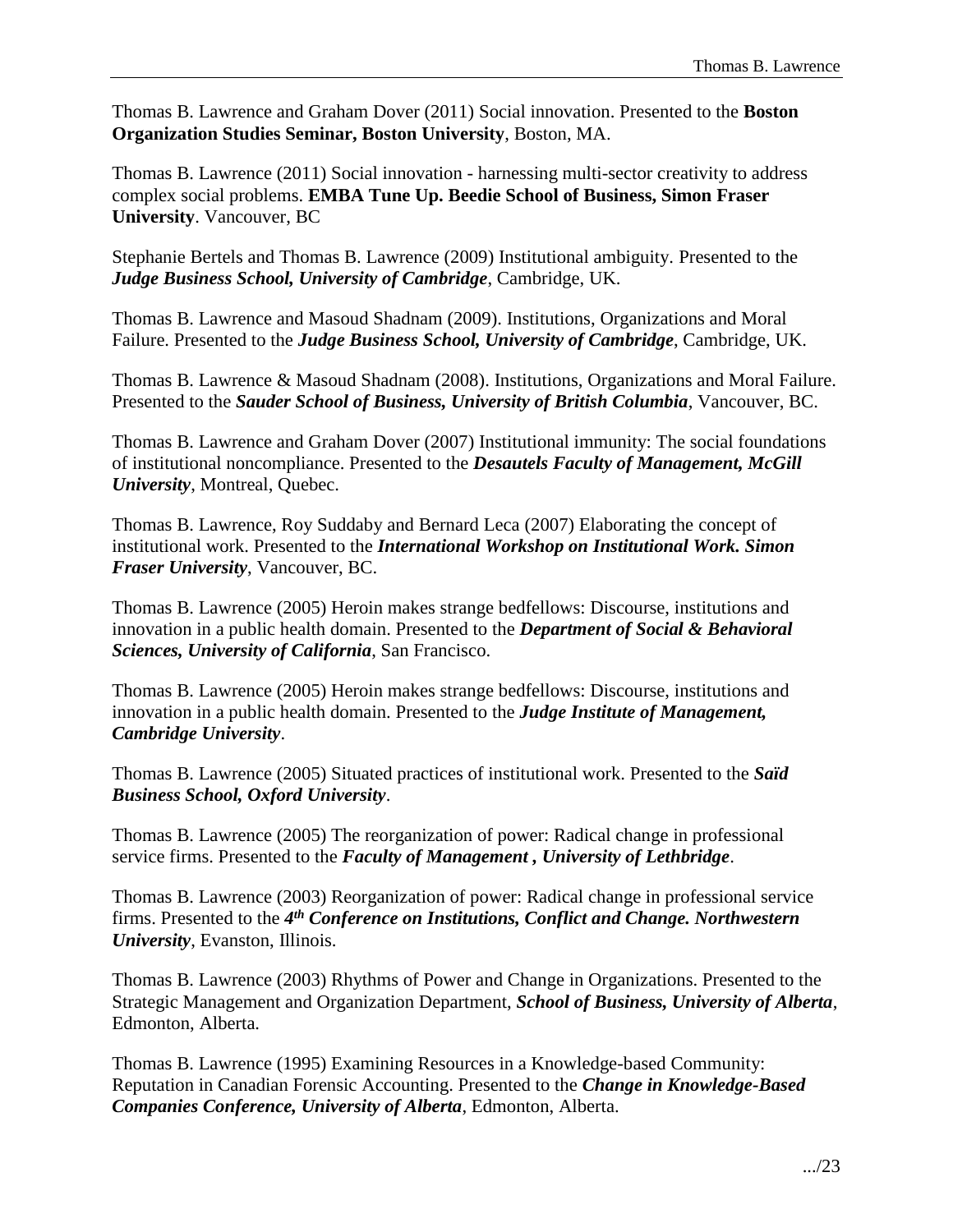Thomas B. Lawrence (1992) First Past the Post: Strategically Defining Professional Practices. Presented to the *Managing Professional Services Firm Conference, University of Alberta*, Edmonton, Alberta.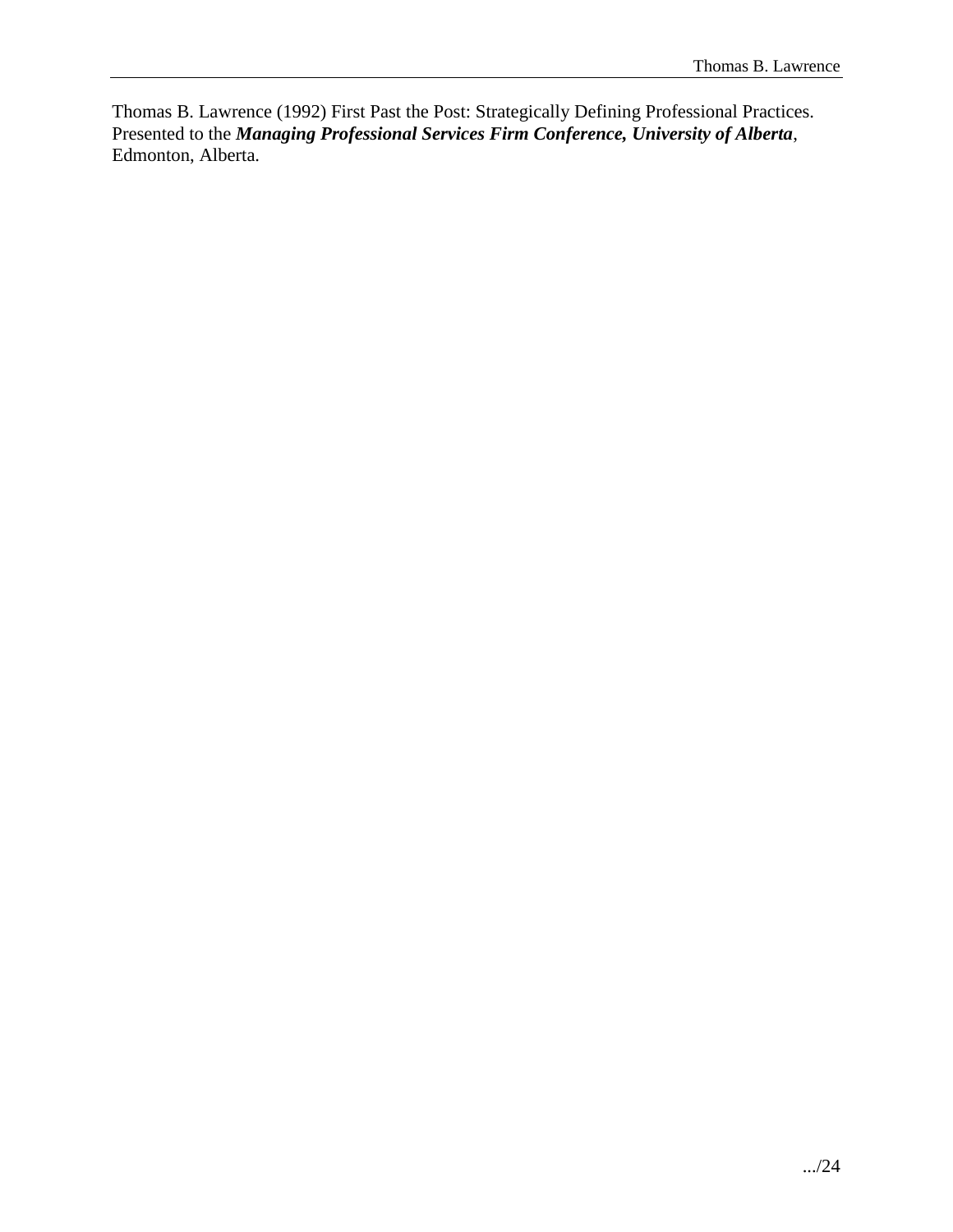#### **Conferences, Workshops and Tracks Organized**

- **2018** *EGOS Sub-theme: Social-Symbolic Work and the Unexpected in Organizational Life* Co-convenor with Nelson Phillips and Stephanie J. Creary July 5-8, 2018 Tallinn, Estonia
- **2017** *EGOS Sub-theme: Social-symbolic work: Aspirations, efforts and struggles* Co-convenor with Nelson Phillips and Stephanie J. Creary July 6-8, 2017 Denmark, Copenhagen
- **2015** *EGOS Sub-theme: Institution, organizations and inequality* Co-convenor with John Amis and Kamal Munir July 2-4, 2015 Athens, Greece
- **2013** *Inequality, Institutions and Organizations* (inequalityinstitutionsorganizations.wordpress.com) Co-organizer with John Amis and Kamal Munir June 6-8, 2013 Beedie School of Business Vancouver BC
- **2012** *EGOS Sub-theme: Institutional work and the institutionalization of inequality* Co-convenor with John Amis and Kamal Munir July 2-7, 2012 Helsinki, Norway

*3 rd Annual Beedie Innovation Conference* January 27, 2012 Segal Graduate School of Business Simon Fraser University Vancouver, BC

**2011** *2 nd Annual Beedie Innovation Conference* March 11, 2011 Segal Graduate School of Business Simon Fraser University Vancouver, BC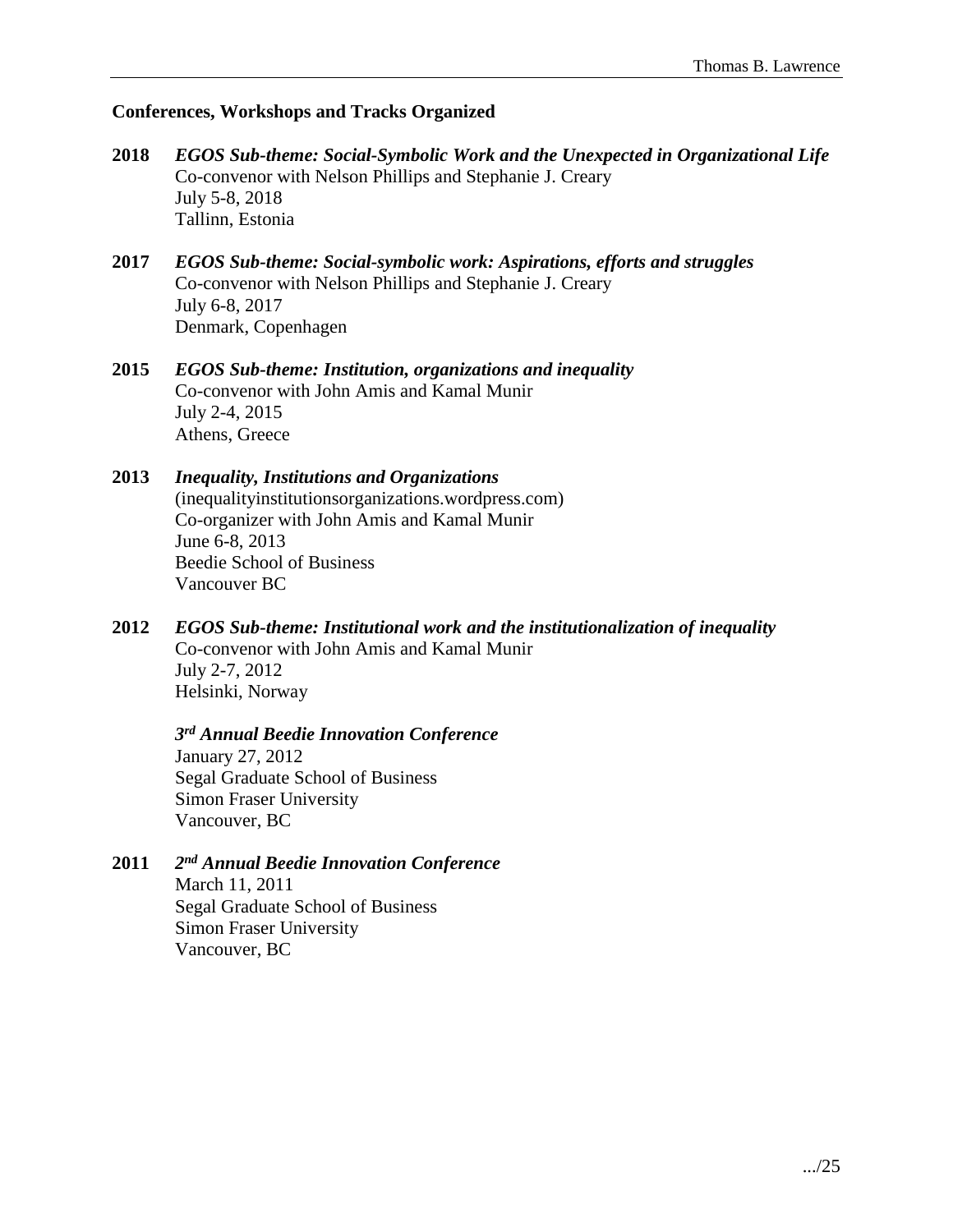# **2010** *An International Workshop on Institutions and Work*

(institutionsandwork.wordpress.com) Co-organized with Tammar Zilber and Bernard Leca June 17-19, 2010 Segal Graduate School of Business Simon Fraser University Vancouver, BC

*1 st Annual CMA Centre/SSSOST Innovation Conference* January 15, 2010 Segal Graduate School of Business Simon Fraser University Vancouver, BC

**2009** *SI2: A Workshop Exploring the Interplay of Social Innovation and Social Institutions* (www.si2.ca) Co-organized with Graham Dover September 24-26, 2009 Segal Graduate School of Business Simon Fraser University Vancouver, BC

# *Bobfest: A conference exploring the state and future of organization theory in honor of Bob Hinings*

Co-organized with Nelson Phillips and Royston Greenwood October 1-2, 2009 University of Alberta School of Business Edmonton, AB

### **2008** *EGOS Sub-theme: Institutional work: Understanding how actors create maintain and disrupt institutions* Co-convenor with Bernard Leca, Roy Suddaby and Peter Walgenbach July 10-12, 2008 Amsterdam, The Netherlands

### **2007** *International Workshop on Institutional Work* Co-chaired with Roy Suddaby and Bernard Leca May 31 – June 2, 2007 Segal Graduate School of Business, Simon Fraser University Room 2800, 500 Granville Street Vancouver, BC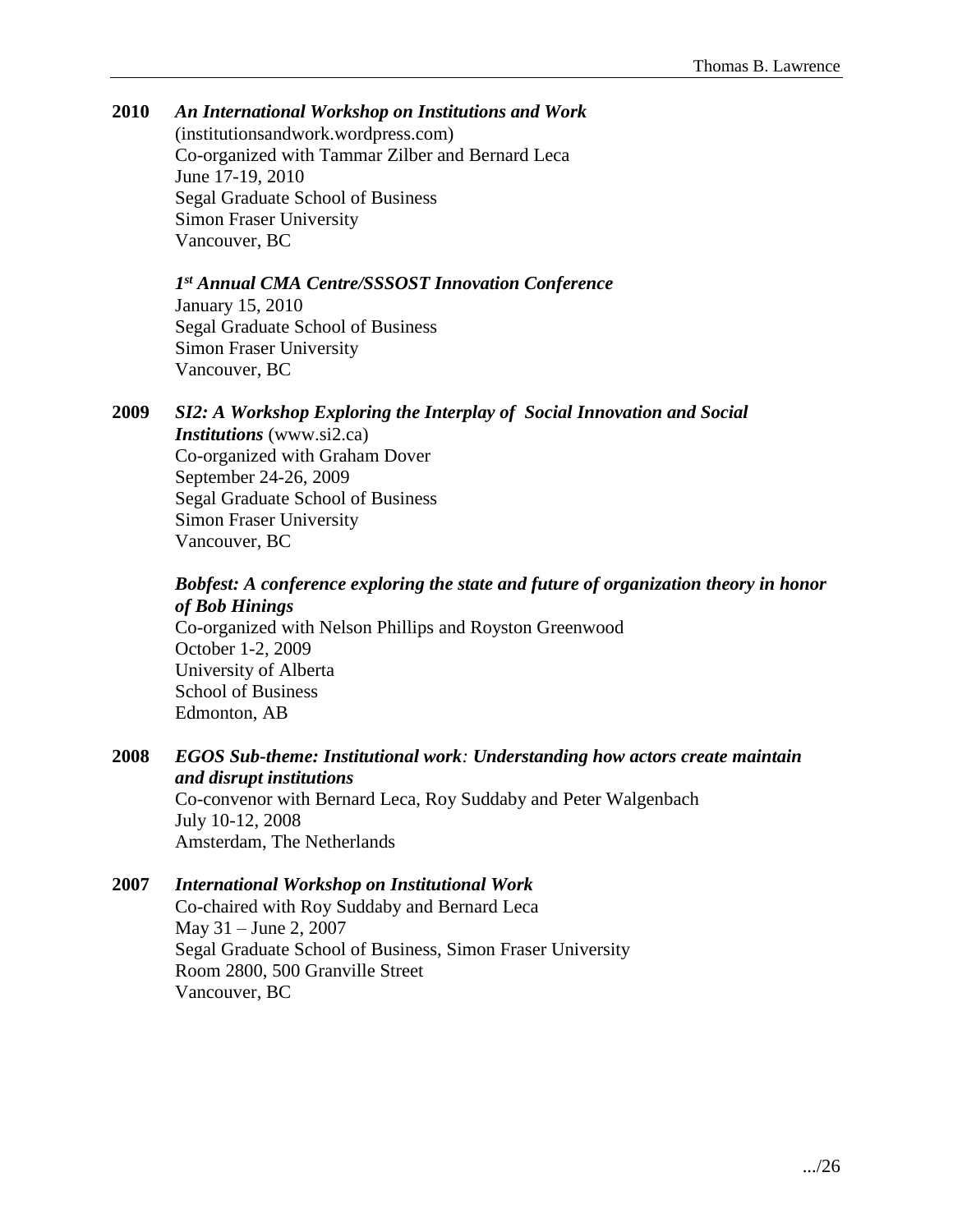**2006** *BCOB III* (British Columbia Organizational Behavior Conference) October 6, 2006: 9:30am-5:00pm Segal Graduate School of Business, Simon Fraser University Room 2800, 500 Granville Street Vancouver, BC

# *EGOS Sub-theme: Action in institutional theory: Actors creating, maintaining and disrupting institutions*.

Co-convenor with Bernard Leca and Roy Suddaby. July 6-8, 2006 Bergen, Norway

**2005** *Research Forum on Change and Innovation in the Organization of Healthcare* Co-chaired with Dr. Ali Dastmalchian April 15-16, 2005 Faculty of Business Administration, Simon Fraser University 515 Harbour Centre Vancouver, BC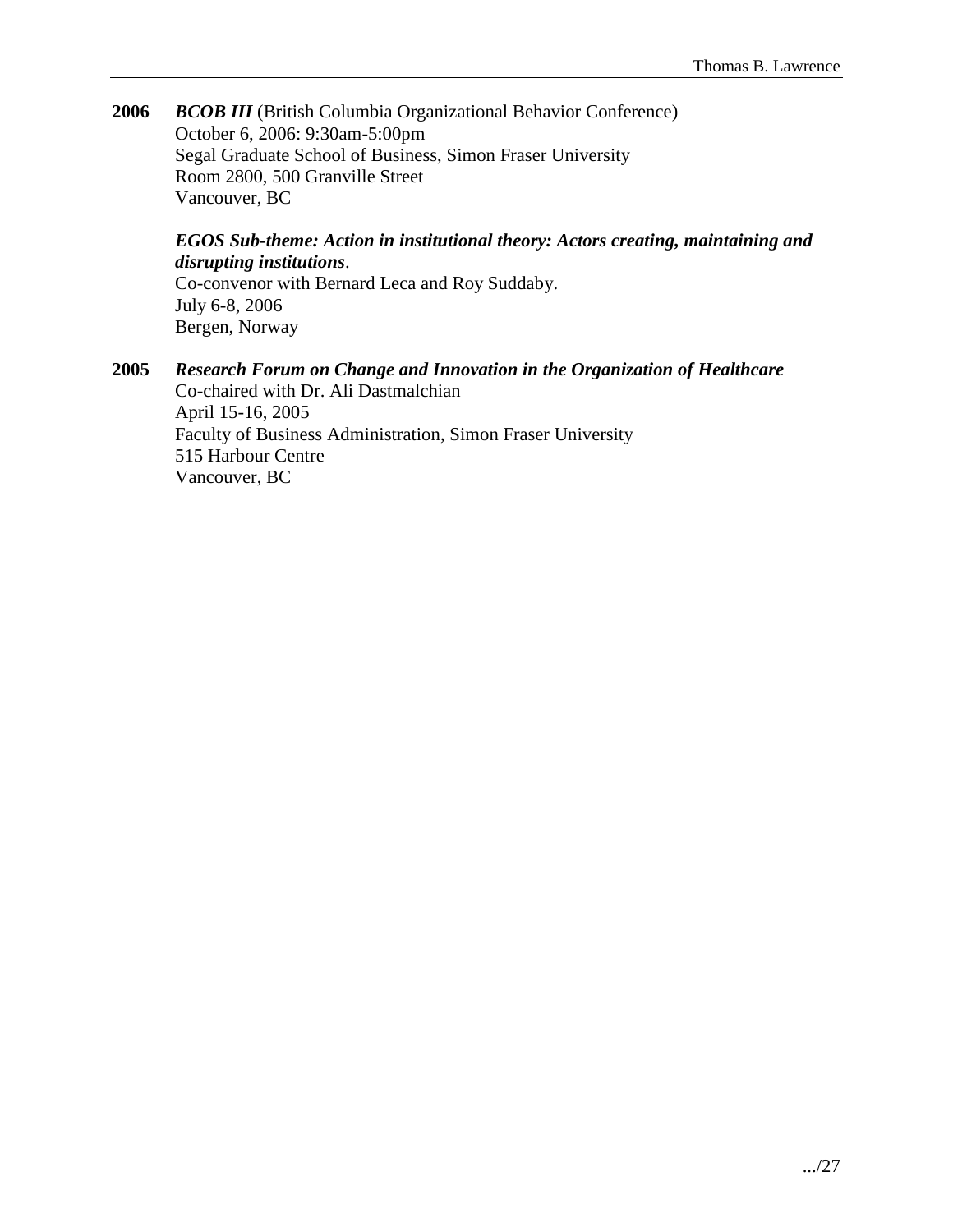# **Research Grants**

| 2010 | Exploring the role of individuals in social innovation through institutional<br>biography. \$37,360. Funded by Social Sciences and Humanities Research<br><b>Council, Research Development Initiatives.</b>                                                     |  |
|------|-----------------------------------------------------------------------------------------------------------------------------------------------------------------------------------------------------------------------------------------------------------------|--|
|      | The role of individuals in social innovation. \$6,037. Funded by Simon<br><b>Fraser University SSHRC Small Grants Fund.</b>                                                                                                                                     |  |
|      | International Conference on Institutions and Work. \$3,800. Funded by the<br>Vice President Academic's Conference Fund, Simon Fraser University.                                                                                                                |  |
| 2008 | How do university research parks help their firms? \$157,000 (With Ian<br>McCarthy [Principal Investigator]). Funded by Social Sciences and<br>Humanities Research Council, Strategic Research Grants.                                                          |  |
| 2007 | International workshop on "Institutional Work". \$9,800. Funded by the<br><b>Research Initiatives Fund, Faculty of Business Administration, Simon</b><br><b>Fraser University.</b>                                                                              |  |
|      | International workshop on "Institutional Work". \$3,700. Funded by the<br>Vice President Academic's Conference Fund, Simon Fraser University.                                                                                                                   |  |
| 2006 | The role of "connector organizations" in the establishment and diffusion of<br>supervised injection sites for intravenous drug users, \$19,192. Funded by<br>the William and Ada Isabelle Steel Fund, Simon Fraser University.                                  |  |
|      | The creation and institutionalization of public innovations: The<br>establishment of safe injection sites for intravenous drug users in Canada,<br>\$129,308. Funded by Social Sciences and Humanities Research Council,<br><b>Standard Research Grants.</b>    |  |
|      | Appreciative inquiry as a change process in the Vancouver School Board,<br>\$150,000 (With Gervase Bushes [Principal Investigator] and Rick Iverson).<br>Funded by the Province of British Columbia, Ministry of Education.                                     |  |
| 2005 | The diffusion of a public innovation: The establishment of safe injection<br>sites for intravenous drug users in British Columbia, \$4,800. Funded by<br>Simon Fraser University SSHRC Small Grants Fund, and the Faculty of<br><b>Business Administration.</b> |  |
|      | Workshop on Change and Innovation in the Organization of Healthcare,<br>\$16,473. Funded by Social Sciences and Humanities Research Council<br>Aid to Research Workshops and Conferences in Canada Program.                                                     |  |
|      | Workshop on Change and Innovation in the Organization of Healthcare,<br>\$4,000. Funded by Vice President Academic's Conference Fund, Simon<br><b>Fraser University.</b>                                                                                        |  |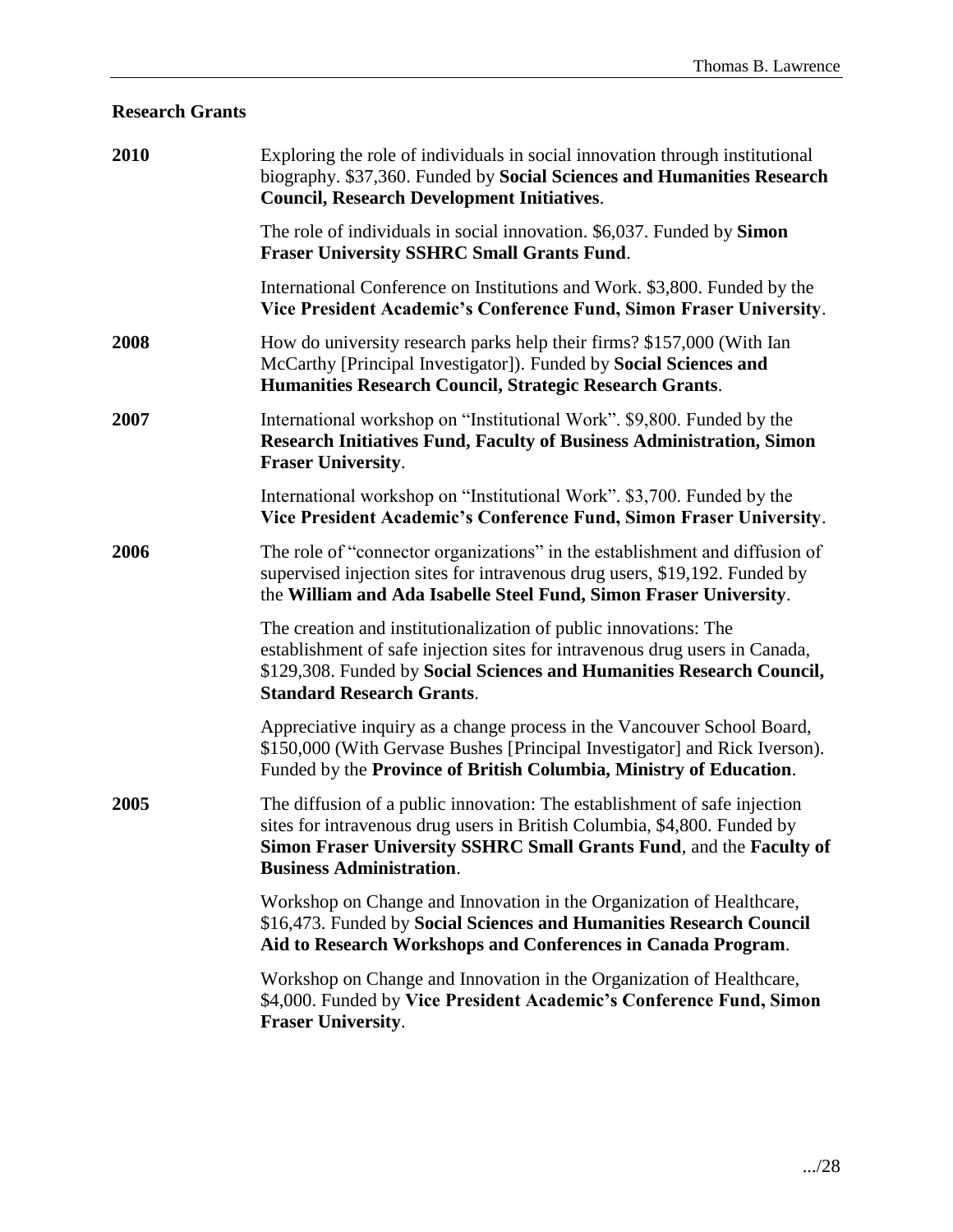| 2004 | Social-to-strategic issue transformation in the salmon-farming industry: A<br>comparative study of the structural, power and cognitive dynamics in<br>institutional fields, \$133,000 (With Monika Winn [Principal Investigator]<br>and Charlene Zietsma). Funded by the Social Science and Humanities<br><b>Research Council.</b> |
|------|------------------------------------------------------------------------------------------------------------------------------------------------------------------------------------------------------------------------------------------------------------------------------------------------------------------------------------|
|      | The politics of innovation in public health: A study of the Vancouver safe<br>injection site, \$6,750. Funded by Simon Fraser University SSHRC Small<br>Grants Fund, and the Faculty of Business Administration.                                                                                                                   |
| 2002 | The organization of hate groups in British Columbia, \$10,000. Funded by<br><b>Simon Fraser University, President's Research Grant.</b>                                                                                                                                                                                            |
|      | The politics of organizational learning, \$4,700. Funded by Simon Fraser<br><b>University, SSHRC Small Grants Fund.</b>                                                                                                                                                                                                            |
|      | Organizational forgetting, \$88,000 [With Pablo Martin de Holan (Principal<br>Investigator) and Fernando Olivera]. Funded by the Social Science and<br><b>Humanities Research Council.</b>                                                                                                                                         |
| 1999 | Managing the tensions of interorganizational collaboration, \$93,000 [with<br>Cynthia Hardy (Principal Investigator) and Nelson Phillips]. Funded by the<br><b>Social Science and Humanities Research Council.</b>                                                                                                                 |
| 1997 | The intersection of art and commerce: A Study of Management in Cultural<br>Industries, \$50,000 [with Nelson Phillips (Principal Investigator) and<br>Michael Mauws]. Funded by the Social Science and Humanities Research<br>Council.                                                                                             |
|      | Interorganizational collaboration in the Vancouver film industry. \$3,800.<br>Funded by the University of Victoria, President's Committee, Social<br><b>Sciences and Humanities Research Council.</b>                                                                                                                              |
| 1994 | Collaborative strategy: A critical approach, \$159,631 [with Cynthia Hardy<br>(Principal Investigator), Bob Hinings, Nelson Phillips, Frederick Byrd, and<br>Ann Smith]. Funded by the Canadian Social Sciences and Humanities<br><b>Research Council, Applied Ethics Stream.</b>                                                  |
|      | The impact of professionals' identities on their strategies in new service<br>areas, \$2,973, Funded by the University of Victoria, President's<br><b>Committee, Social Sciences and Humanities Research Council.</b>                                                                                                              |
| 1993 | Management practices in the Thai accounting profession, \$5,000. Funded<br>by the University of Victoria and Chulalongkorn University, Bangkok.                                                                                                                                                                                    |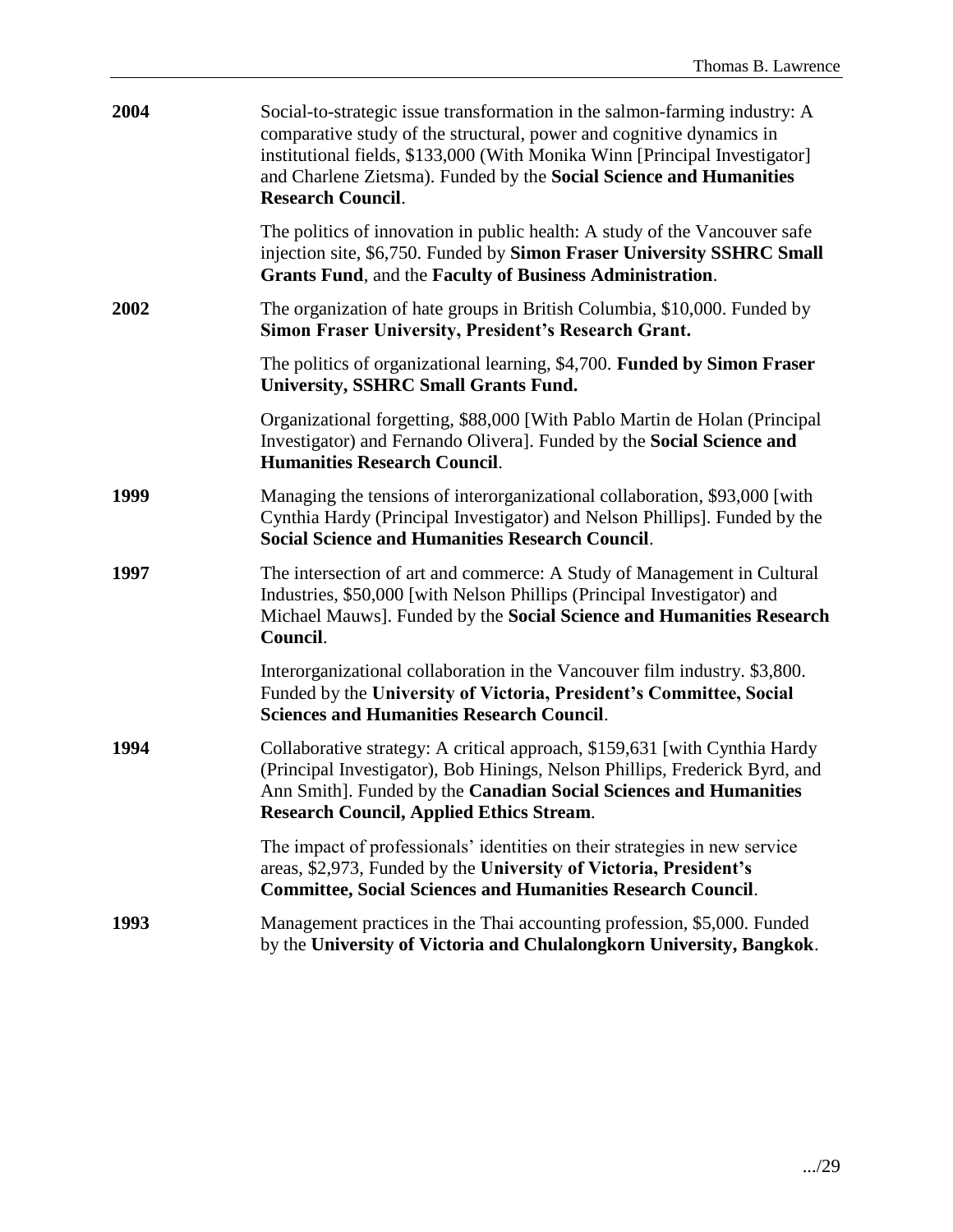### **University Service (at University of Oxford)**

| 2018-2019 | Oxford University Press, Delegates Committee, Member                                    |  |
|-----------|-----------------------------------------------------------------------------------------|--|
|           | Oxford University Press, Finance Committee, Member                                      |  |
|           | Oxford University Press, Audit Committee, Member                                        |  |
|           | Saïd Business School, Diploma in Strategy and Innovation, Examiners<br>Committee, Chair |  |
|           | Said Business School, Write Club, Initiator and facilitator                             |  |
| 2017-2018 | Oxford University Press, Delegate                                                       |  |
|           | Said Business School, Write Club, Initiator and facilitator                             |  |
|           | <b>MBA Review Group, Member</b>                                                         |  |
| 2016-2017 | Said Business School, DPhil Programme, Convenor of Management Research<br><b>Stream</b> |  |
|           | Said Business School, Write Club, Initiator and facilitator                             |  |
|           | <b>MBA Review Group, Member</b>                                                         |  |
| 2015-2016 | Said Business School, DPhil Programme, Convenor of Management Research<br><b>Stream</b> |  |
|           | Said Business School, Write Club, Initiator and facilitator                             |  |
|           | <b>University Service (at Simon Fraser University)</b>                                  |  |
| 2013-2014 | Beedie School of Business, PhD Program, Academic Director.                              |  |
|           | Beedie School of Business, PhD Program Committee, Chair.                                |  |
|           | Beedie School of Business, Write Club. Initiator and facilitator.                       |  |
|           | Beedie School of Business, Tenure and Promotion Committee, Member.                      |  |

Beedie School of Business, Graduate Studies Committee, Member.

Beedie School of Business, Planning and Priorities Committee, Member.

Beedie School of Business, Aboriginal EMBA Advisory Committee, Member.

Beedie School of Business, Assurance of Learning Committee – Graduate, Member.

Beedie School of Business, Academic Mentor.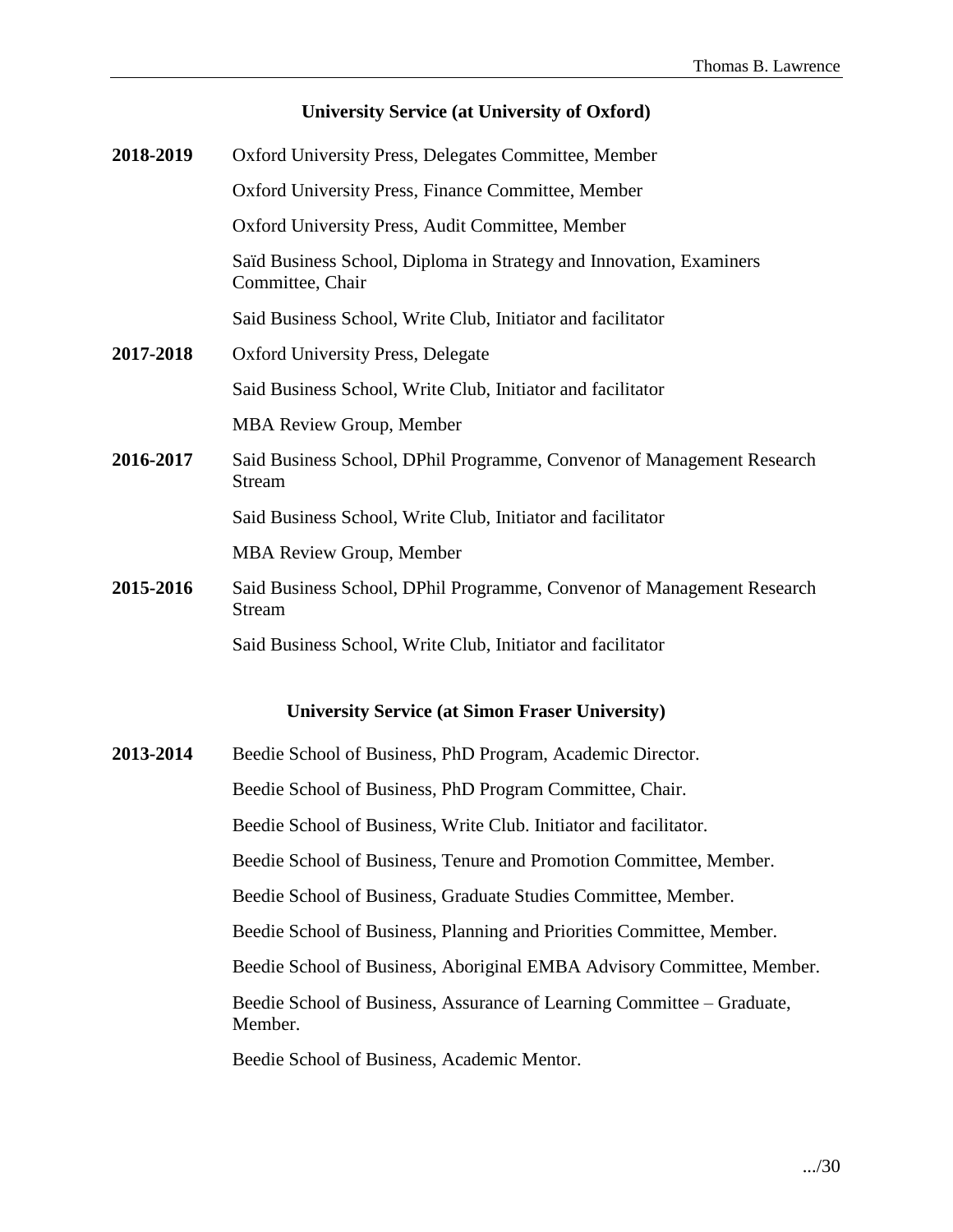| 2012-2013 | Beedie School of Business, PhD Program, Academic Director.                                                                        |
|-----------|-----------------------------------------------------------------------------------------------------------------------------------|
|           | Beedie School of Business, PhD Program Committee, Chair.                                                                          |
|           | Beedie School of Business, Write Club. Initiator and facilitator.                                                                 |
|           | Beedie School of Business, Appointments Committee, Member.                                                                        |
|           | Beedie School of Business, Graduate Studies Committee, Member.                                                                    |
|           | Beedie School of Business, Planning and Priorities Committee, Member.                                                             |
|           | Beedie School of Business, Aboriginal EMBA Advisory Committee, Member.                                                            |
|           | Beedie School of Business, Assurance of Learning Committee – Graduate,<br>Member.                                                 |
|           | Beedie School of Business, Academic Mentor.                                                                                       |
|           | Beedie School of Business, Segal Seminar Series on Organizations, Strategy and<br>Technology, Initiator and Coordinator.          |
| 2011-2012 | Faculty of Business Administration PhD Program, Academic Director.                                                                |
|           | CMA Centre for Strategic Change and Performance Measurement, Director.                                                            |
|           | Faculty of Business Administration, PhD Program Committee, Chair.                                                                 |
|           | Faculty of Business Administration, Graduate Studies Committee, Member.                                                           |
|           | Faculty of Business Administration, Planning and Priorities Committee,<br>Member.                                                 |
|           | Faculty of Business Administration, Academic Mentor.                                                                              |
|           | Faculty of Business Administration, Segal Seminar Series on Organizations,<br>Strategy and Technology, Initiator and Coordinator. |
| 2010-2011 | Faculty of Business Administration PhD Program, Academic Director.                                                                |
|           | CMA Centre for Strategic Change and Performance Measurement, Director.                                                            |
|           | Faculty of Business Administration, PhD Program Committee, Chair.                                                                 |
|           | Faculty of Business Administration, Appointments Committee, Member.                                                               |
|           | Faculty of Business Administration, Graduate Studies Committee, Member.                                                           |
|           | Faculty of Business Administration, Planning and Priorities Committee,<br>Member.                                                 |
|           | Faculty of Business Administration, Academic Mentor.                                                                              |
|           | Faculty of Business Administration, Segal Seminar Series on Organizations,<br>Strategy and Technology, Initiator and Coordinator. |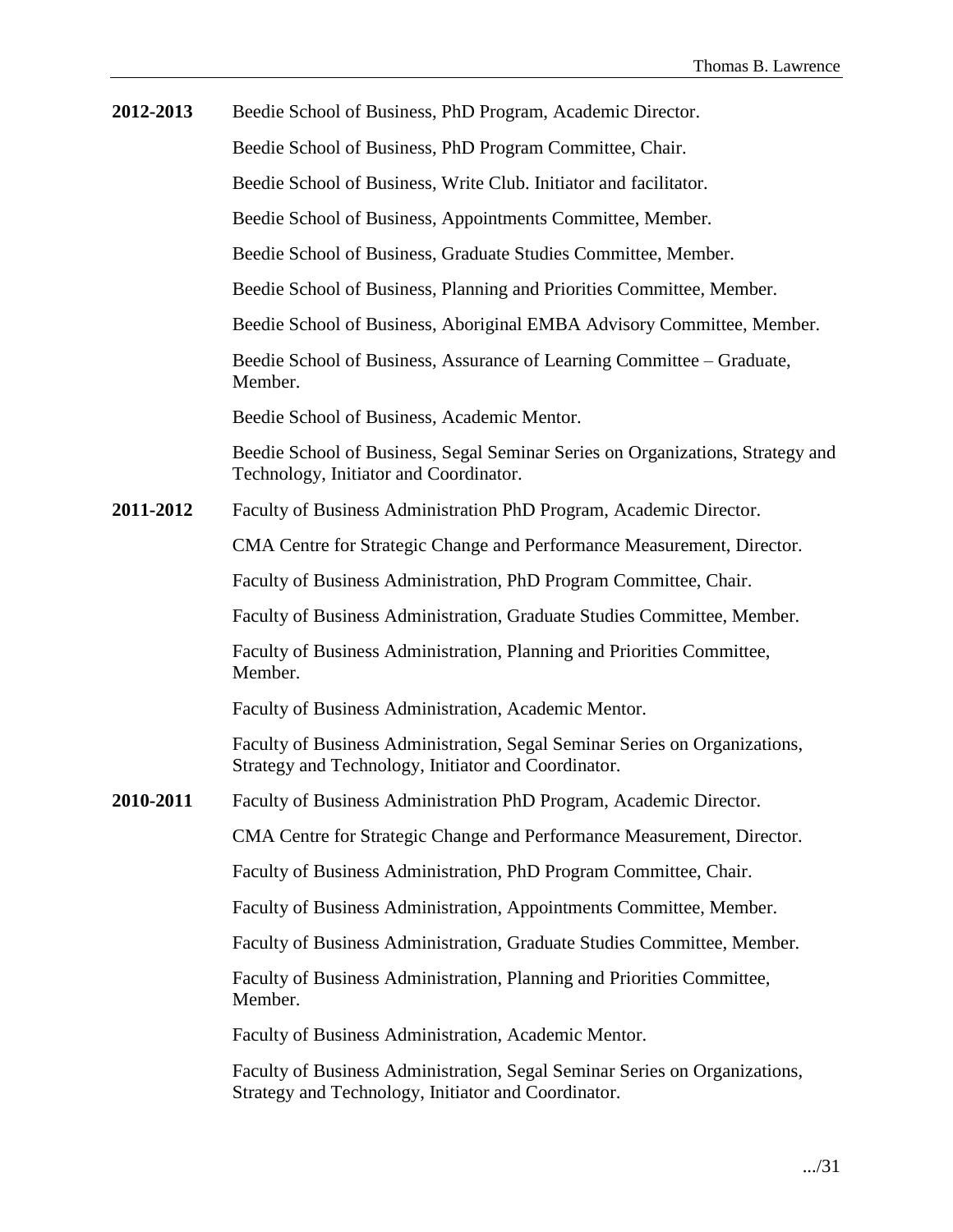| 2009-2010 | CMA Centre for Strategic Change and Performance Measurement, Director.                                                              |
|-----------|-------------------------------------------------------------------------------------------------------------------------------------|
|           | Faculty of Business Administration, Academic Mentor.                                                                                |
|           | Faculty of Business Administration, Segal Seminar Series on Organizations,<br>Strategy and Technology, Initiator and Coordinator.   |
| 2008-2009 | CMA Centre for Strategic Change and Performance Measurement, Director.                                                              |
|           | Faculty of Business Administration, Academic Mentor.                                                                                |
|           | Faculty of Business Administration, Management and Organization Studies<br>Area, SFU/UBC Distinguished Speaker Series, Coordinator. |
|           | Faculty of Business Administration, Segal Seminar Series on Organizations,<br>Strategy and Technology, Initiator and Coordinator.   |
|           | (On sabbatical, January 2009-August 2009)                                                                                           |
| 2007-2008 | CMA Centre for Strategic Change and Performance Measurement, Director.                                                              |
|           | Faculty of Business Administration, PhD Program Committee, Member.                                                                  |
|           | Faculty of Business Administration, Management and Organization Studies<br>Area, SFU/UBC Distinguished Speaker Series, Coordinator. |
|           | Faculty of Business Administration, Segal Seminar Series on Organizations,<br>Strategy and Technology, Initiator and Coordinator.   |
| 2006-2007 | CMA Centre for Strategic Change and Performance Measurement, Director.                                                              |
|           | Faculty of Business Administration, Research Committee, Member.                                                                     |
|           | Faculty of Business Administration, Management and Organization Studies<br>Area, SFU/UBC Distinguished Speaker Series, Coordinator. |
|           | CMA/SFU Business Research Dinner, Co-organizer.                                                                                     |
| 2005-2006 | CMA Centre for Strategic Change and Performance Measurement, Director.                                                              |
|           | Faculty of Business Administration, MBA Committee, Member                                                                           |
|           | Faculty of Business Administration, Management and Organization Studies<br>Area, SFU/UBC Distinguished Speaker Series, Coordinator. |
| 2004-2005 | Faculty of Business Administration, Tenure and Promotion Committee, Member                                                          |
|           | Faculty of Business Administration, TARC, Member.                                                                                   |
|           | Faculty of Business Administration, Management and Organization Studies<br>Area, SFU/UBC Distinguished Speaker Series, Coordinator. |
|           | SFU Business Executive Forum, Speaker.                                                                                              |
|           | CMA/SFU Business Research Dinner, Keynote Speaker.                                                                                  |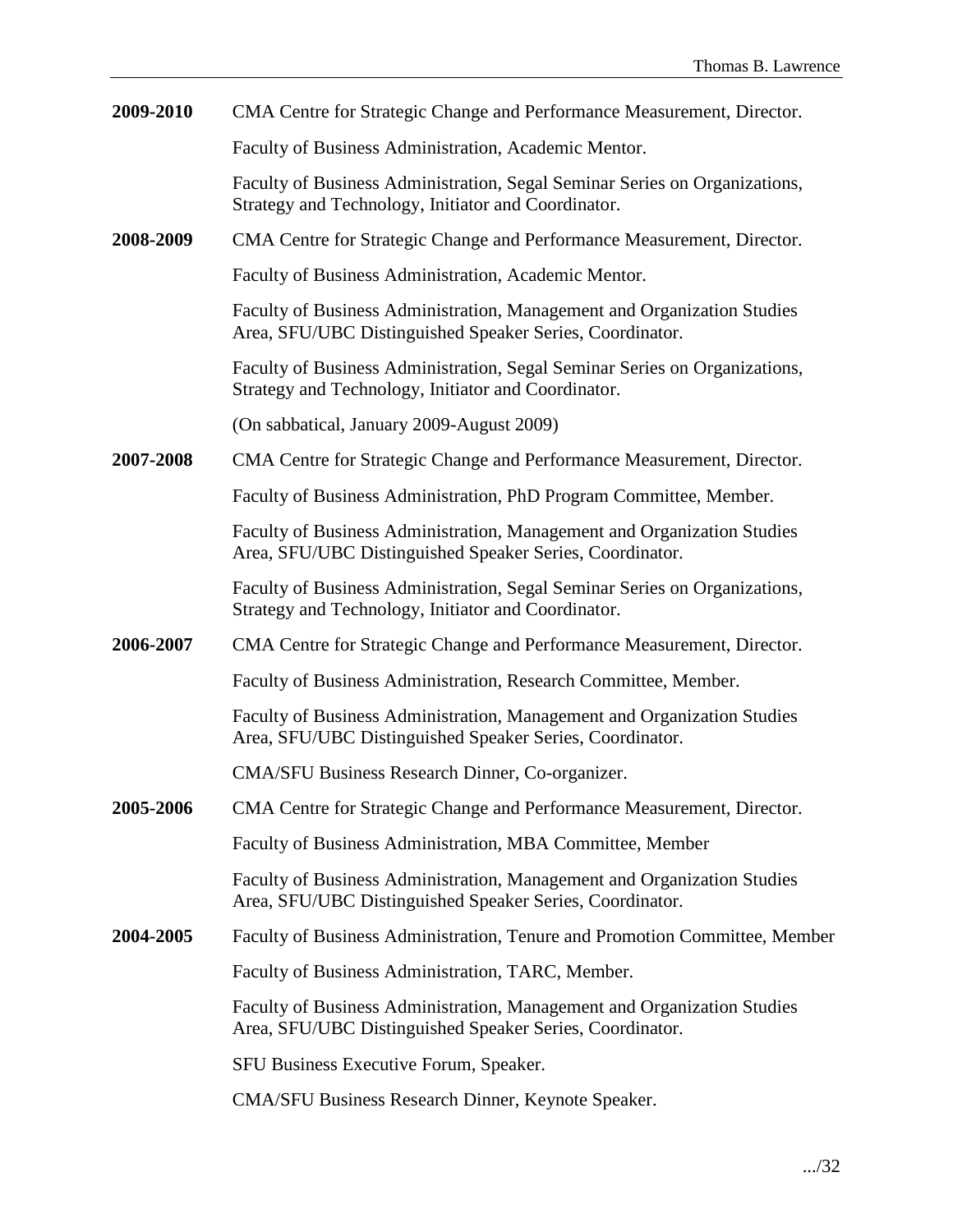**2003-2004** Faculty of Business Administration, Tenure and Promotion Committee, Member.

Faculty of Business Administration, *TARC*, Member.

Faculty of Business Administration, Management and Organization Studies Area, SFU/UBC Distinguished Speaker Series, coordinator.

Executive Management Development Program Graduating Dinner, Speaker. Delivered a keynote address on the politics of organizational learning to the graduation class of the Executive Management Development Program at Simon Fraser University.

**2002-2003** Faculty of Business Administration, Executive MBA Committee, Member.

Attended four meetings of the Priorities and Planning Committee of the Faculty of Business Administration as representative of the Management and Organization Studies area.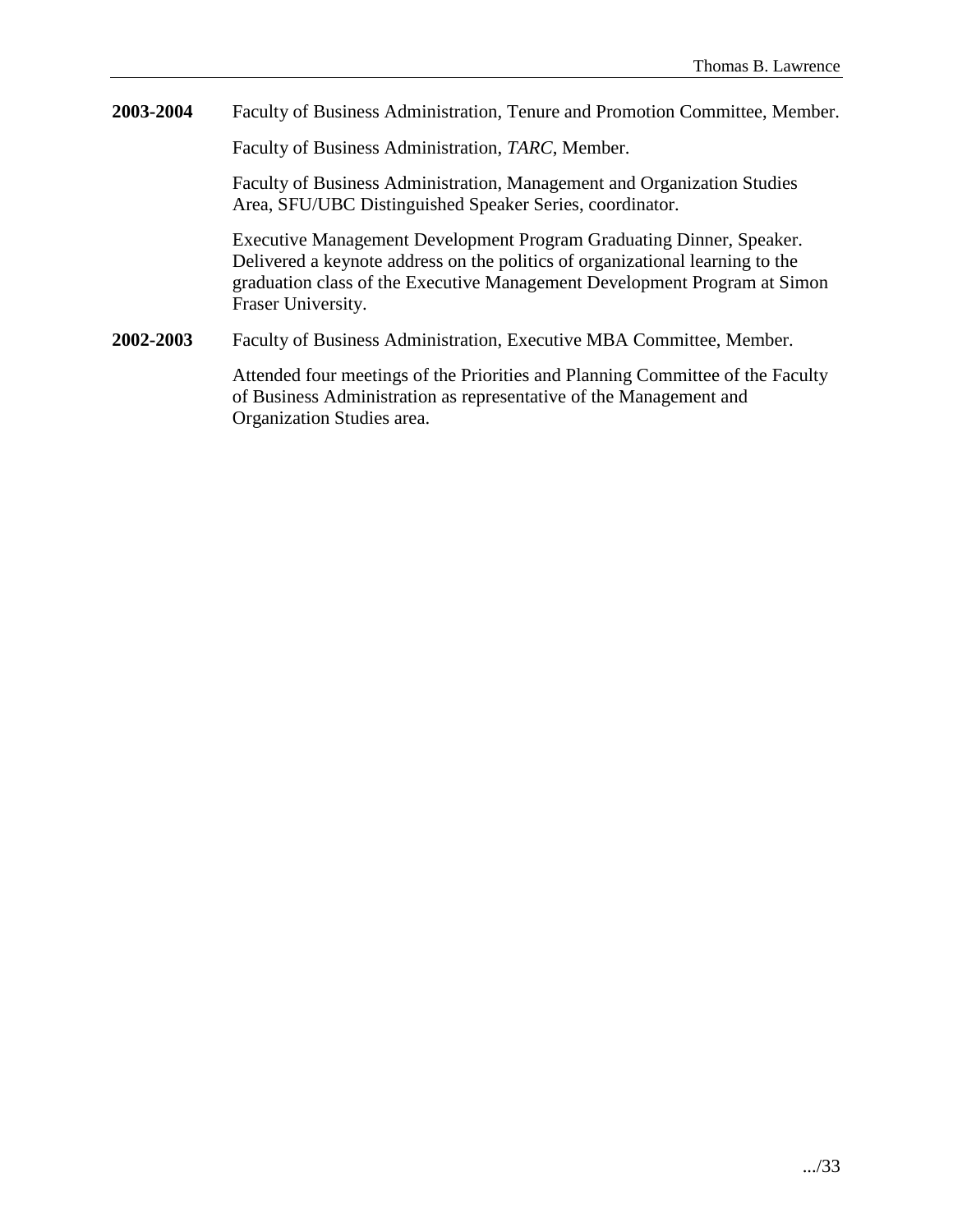| University Service (at the University of Victoria) |                                                                                                       |  |
|----------------------------------------------------|-------------------------------------------------------------------------------------------------------|--|
| 2001-2002                                          | Faculty of Business, Reappointment, Promotion and Tenure Committee,<br>Chair.                         |  |
|                                                    | Faculty of Business, Executive Committee, Member.                                                     |  |
| 2000-2001                                          | University of Victoria, Search Committee for Director of the Teaching and<br>Learning Centre, Member. |  |
|                                                    | Faculty of Business, Reappointment, Promotion and Tenure Committee,<br>Chair.                         |  |
|                                                    | Faculty of Business, 2+2 Implementation Committee, Member.                                            |  |
| 1999-2000                                          | University of Victoria, Teaching and Learning Centre Steering Committee,<br>Member                    |  |
| 1998-99                                            | Faculty of Business, Reappointment, Promotion and Tenure Committee,<br>Member                         |  |
|                                                    | Faculty of Business, Executive Committee, Member                                                      |  |
|                                                    | Faculty of Business, Equity Committee, Chair                                                          |  |
| 1997-98                                            | Faculty of Business, Academic Programs Committee, Chair                                               |  |
| 1996-97                                            | Faculty of Business, Faculty Advisory Committee, Member                                               |  |
| 1995-96                                            | Faculty of Business, Dean Search Committee, Member and Secretary                                      |  |
|                                                    | Faculty of Business, Faculty Advisory Committee, Member                                               |  |
|                                                    | Faculty of Business, Teaching Team, Chair                                                             |  |
|                                                    | Faculty of Business, Equity Team, Chair                                                               |  |
| 1994-95                                            | Faculty of Business, Teaching Team, Chair                                                             |  |
|                                                    | Faculty of Business, Equity Team, Chair                                                               |  |
|                                                    | Faculty of Business, Strategic Planning Steering Team, Member                                         |  |
| 1993-94                                            | Faculty of Business, University of Victoria, MBA Team, Member                                         |  |
| 1992-93                                            | Faculty of Business, MBA Team, Member                                                                 |  |
|                                                    | Faculty of Business, MBA Admissions Team, Member                                                      |  |